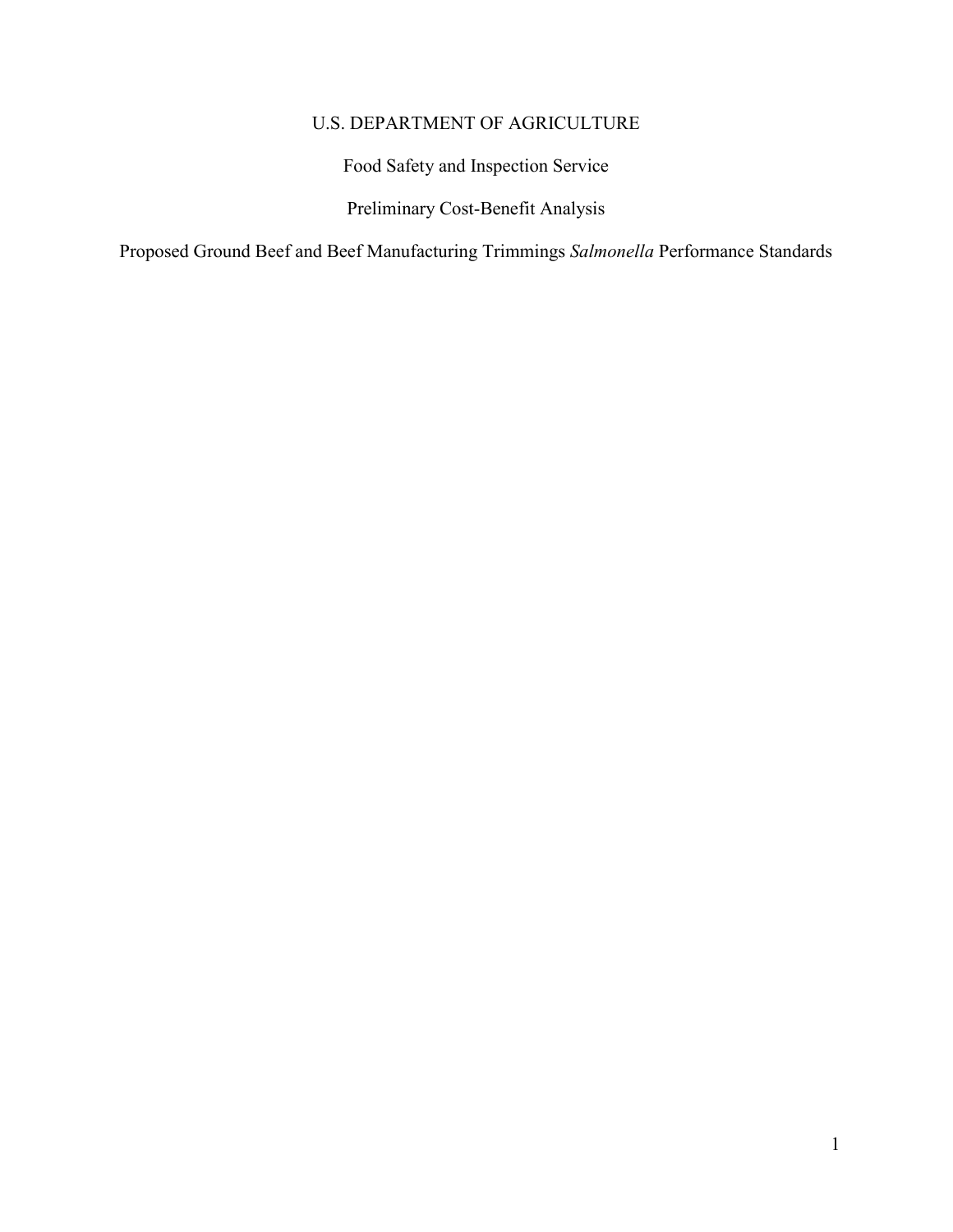## **I. Introduction**

 FSIS is proposing *Salmonella* performance standards for ground beef and manufacturing trimmings (trim) producing establishments. Should these standards become final, the Agency standards using a 52-week moving window of sampling results ending the last Saturday of the production volume. For this reason, FSIS used the volume categories described in the 2019 Risk Assessment<sup>[1](#page-1-0)</sup> to help predict the changes that establishments would most likely implement to would assess whether beef grinding and manufacturing trim establishments' processes meet the previous month. In response to the proposed pathogen reduction performance standards, establishments would likely make changes to their production process dependent on their level of meet the proposed performance standards.

 The 2019 Risk Assessment describes the methodology for developing the proposed establishments that produce roughly less than 50,000 pounds of product per day as lower-volume grinding establishments. FSIS also classified small and medium size manufacturing trim establishments that produce roughly less than 50,000 pounds of product per day as lower-volume of ground beef production and six percent of manufacturing trim production and would not be conduct a Public Health Risk Evaluation (PHRE) or Food Safety Assessment (FSA) in these lower-volume establishments when there is evidence of high levels of *Salmonella* contamination. pathogen reduction performance standards for ground beef and manufacturing trim based on daily production volume thresholds. FSIS classified small and medium size grinding manufacturing trim establishments. These lower-volume establishments represent nine percent subject to the proposed performance standards. FSIS may initiate follow-up sampling and/or

<span id="page-1-0"></span>[http://www.fsis.usda.gov/wps/wcm/connect/8a38566a-6d6c-4c96-85ce-41fd02050358/beef-ps](https://gcc02.safelinks.protection.outlook.com/?url=http%3A%2F%2Fwww.fsis.usda.gov%2Fwps%2Fwcm%2Fconnect%2F8a38566a-6d6c-4c96-85ce-41fd02050358%2Fbeef-ps-aug-2019.pdf%3FMOD%3DAJPERES&data=02%7C01%7C%7Cbdd1ac9957144f7df75608d7360e259f%7Ced5b36e701ee4ebc867ee03cfa0d4697%7C0%7C0%7C637037306702320612&sdata=fTVWo2jk6P26RuvEY9DMjAq0aqlxoiTjugHCDxi4%2FhM%3D&reserved=0)[aug-2019.pdf?MOD=AJPERES](https://gcc02.safelinks.protection.outlook.com/?url=http%3A%2F%2Fwww.fsis.usda.gov%2Fwps%2Fwcm%2Fconnect%2F8a38566a-6d6c-4c96-85ce-41fd02050358%2Fbeef-ps-aug-2019.pdf%3FMOD%3DAJPERES&data=02%7C01%7C%7Cbdd1ac9957144f7df75608d7360e259f%7Ced5b36e701ee4ebc867ee03cfa0d4697%7C0%7C0%7C637037306702320612&sdata=fTVWo2jk6P26RuvEY9DMjAq0aqlxoiTjugHCDxi4%2FhM%3D&reserved=0)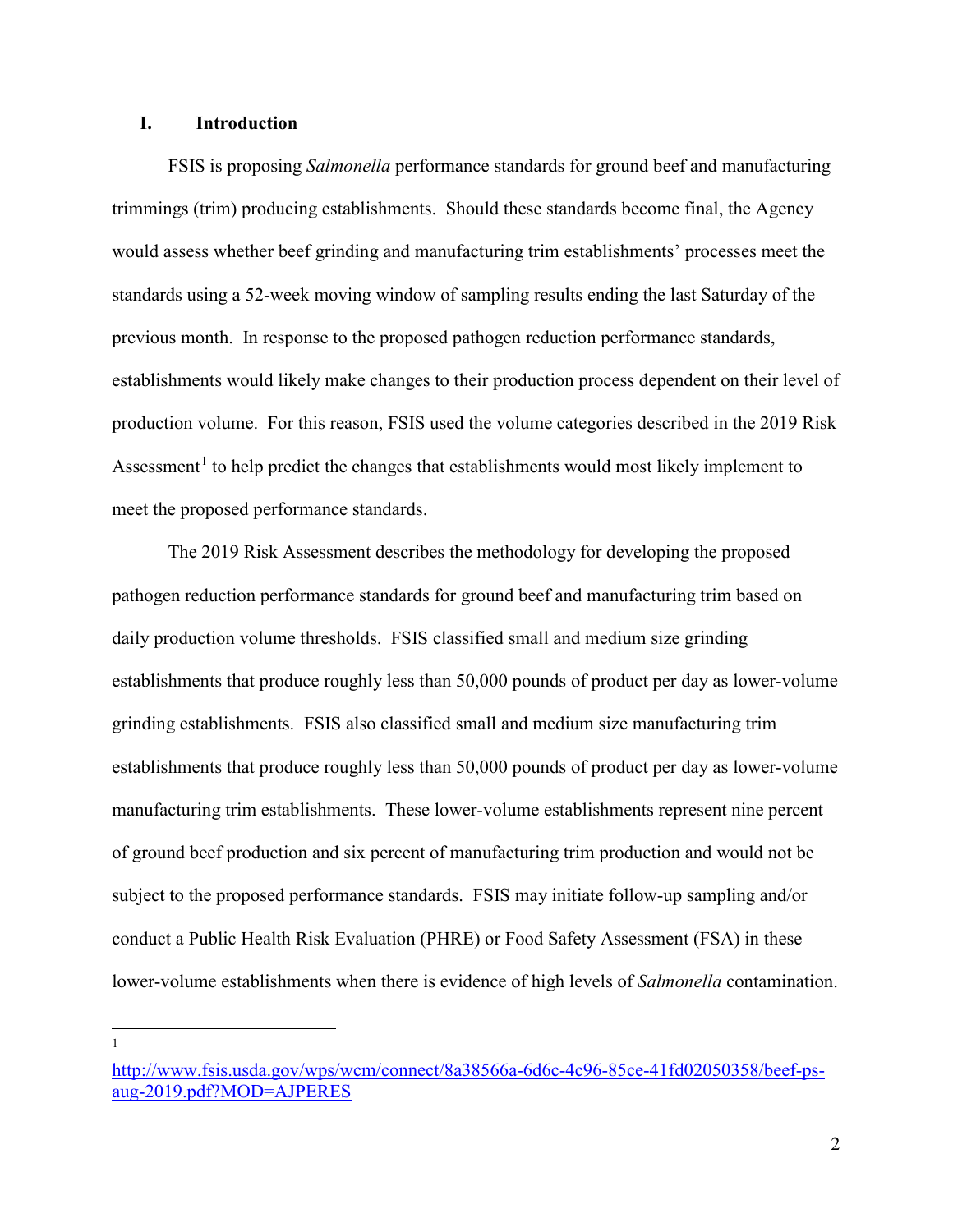FSIS would conduct these activities in a way that is resource neutral and estimates no additional Agency costs. Recognizing that these establishments are sampled much less frequently than the higher-volume establishments, FSIS is requesting comments on this approach.

 producing greater than 50,000 pounds per day. These higher-volume establishments represent 91 be subject to the proposed performance standards. In the 2019 Risk Assessment, FSIS classified higher-volume establishments as percent of ground beef production and 96 percent of manufacturing trim production and would

 Higher-volume beef grinding establishments and manufacturing trim producing establishments that do not meet the proposed performance standard would be required to reassess their HACCP plan.<sup>[2](#page-2-0)</sup> The establishments would need to reassess their HACCP plan for that initially do not meet the proposed performance standards and choose to make changes would producing establishments that initially do not meet the proposed performance standards, would face decisions regarding corrective actions. The type of corrective actions, and the implementation of these actions, would ultimately be the choice of the individual company or establishment. Some establishments that initially do not meet the proposed standard but aspire to product to determine whether the plan needs to be modified to address the hazard. Some establishments may choose to make changes to their production processes that need to be validated. To ensure a conservative cost estimate, FSIS assumed that all establishments that validate their HACCP plan. In addition, beef grinding establishments and manufacturing trim do so, would need to make changes to their production processes to lower the prevalence of *Salmonella*. For example, establishments may conduct *Salmonella* sampling, apply

<u>.</u>

<span id="page-2-0"></span><sup>&</sup>lt;sup>2</sup> 9 CFR 417.4(a) (3) requires the establishment to conduct a HACCP re-assessment at least annually and "whenever" any changes occur that could affect the hazard analysis or alter the HACCP plan." 3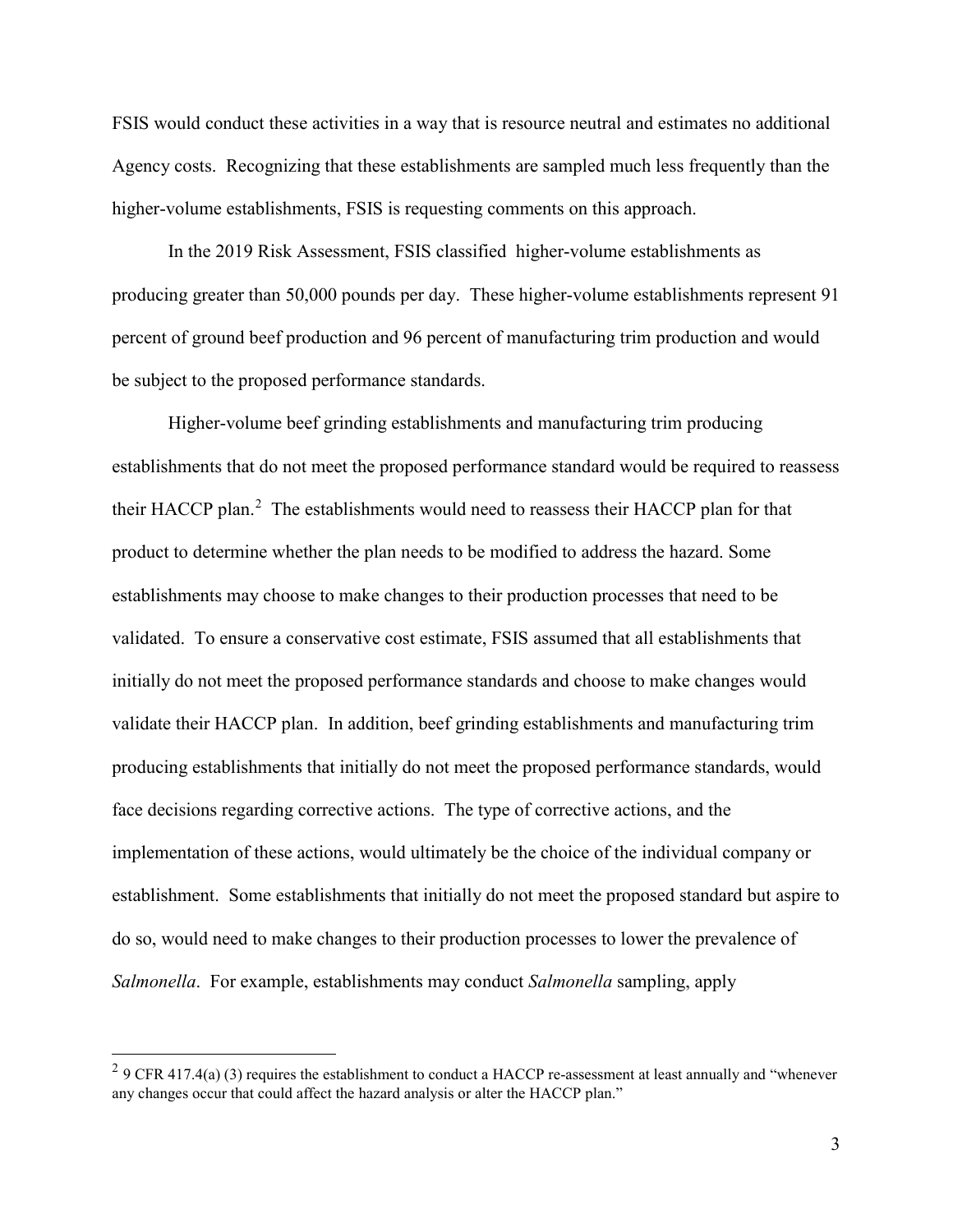antimicrobial interventions (including purchasing necessary capital equipment), and/or conduct training.

#### **II. Establishments Affected by the Proposed Performance Standards**

 establishments and manufacturing trim establishments. FSIS used its Public Health Information System (PHIS) to identify these establishments by volume category. Table 1 provides an itemization of establishments by product and volume processing size. The proposed manufacturing trim establishments. FSIS plans to maintain the production volume categories as defined by FSIS sampling programs MT43<sup>3</sup> and MT60<sup>4</sup> to implement the proposed performance The proposed performance standards would affect higher-volume beef grinding performance standards would affect a total of 75 beef grinding establishments and 49 standards.

<span id="page-3-0"></span> 3 MT43 is the FSIS sampling program for raw ground beef products that are subject to FSIS sampling for *E. coli*  chopped beef (9 CFR 319.15(a)), hamburger (9 CFR 319.15(b)), and beef patties (9 CFR 319.15(c)). Raw ground beef products include: ground or chopped beef or veal; hamburger; beef or veal patties; beef [b399ed6b70c0/29\\_IM\\_Raw\\_Beef\\_Prod\\_Sampling.pdf?MOD=AJPERES](https://www.fsis.usda.gov/wps/wcm/connect/50c9fb74-c0db-48cd-a682-b399ed6b70c0/29_IM_Raw_Beef_Prod_Sampling.pdf?MOD=AJPERES) O157:H7 and *Salmonella*. Raw ground beef products are described in the standards of identity for ground and or veal patty mix; and similar ground beef or veal products made with added seasonings or ingredients. [https://www.fsis.usda.gov/wps/wcm/connect/50c9fb74-c0db-48cd-a682-](https://www.fsis.usda.gov/wps/wcm/connect/50c9fb74-c0db-48cd-a682-b399ed6b70c0/29_IM_Raw_Beef_Prod_Sampling.pdf?MOD=AJPERES)

<span id="page-3-1"></span> 4 MT60 is the FSIS sampling program for beef manufacturing trimmings sampled for *E. coli* O157:H7, other non- trim that is used at the slaughter establishment for non-intact use, or is intended for raw non-intact use by other [b399ed6b70c0/29\\_IM\\_Raw\\_Beef\\_Prod\\_Sampling.pdf?MOD=AJPERES](https://www.fsis.usda.gov/wps/wcm/connect/50c9fb74-c0db-48cd-a682-b399ed6b70c0/29_IM_Raw_Beef_Prod_Sampling.pdf?MOD=AJPERES) 44 O157 STEC (Shiga Toxin-Producing Escherichia coli.), and *Salmonella*. Beef manufacturing trimmings are trimmings produced from cattle (including veal) that are slaughtered onsite, that is, at the establishment where the MT60 sampling is occurring. Beef manufacturing trimmings includes trim of any size; or primal/subprimal cuts, like chucks, rounds, or shanks; or boneless beef of any size, in any packaging. The MT60 sampling project covers any establishments. [https://www.fsis.usda.gov/wps/wcm/connect/50c9fb74-c0db-48cd-a682-](https://www.fsis.usda.gov/wps/wcm/connect/50c9fb74-c0db-48cd-a682-b399ed6b70c0/29_IM_Raw_Beef_Prod_Sampling.pdf?MOD=AJPERES)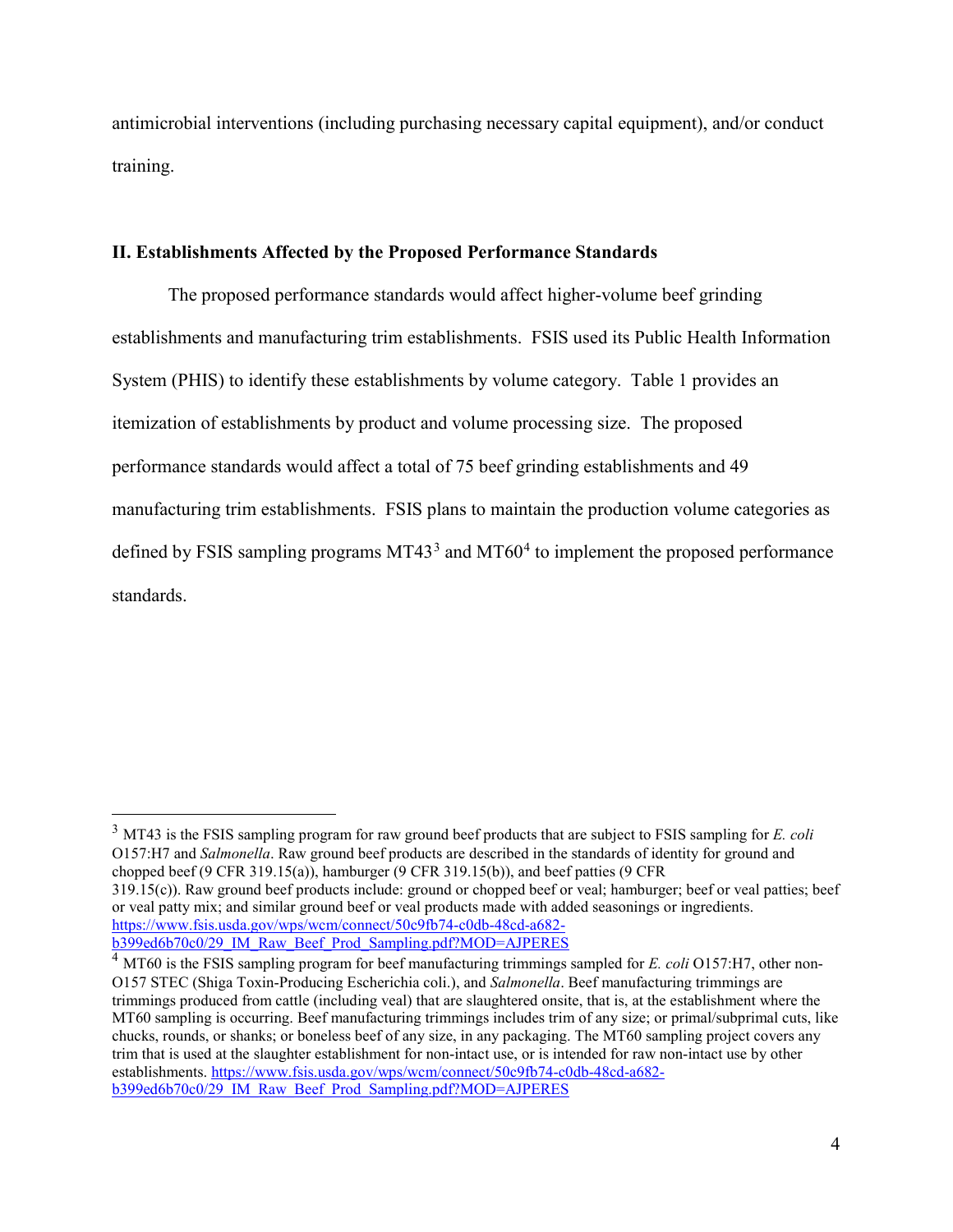| Table 1. Establishments Producing Ground Beef and Manufacturing<br>Trim (PHIS) |                                    |  |  |  |
|--------------------------------------------------------------------------------|------------------------------------|--|--|--|
| <b>Beef Production</b>                                                         | Greater than 50,000 pounds per day |  |  |  |
| Manufacturing<br>Trim                                                          | 49                                 |  |  |  |
| Ground                                                                         | 75                                 |  |  |  |
| Total                                                                          | 74                                 |  |  |  |

 Using data from its PHIS system, FSIS produced a Risk Assessment that estimated the percentage of establishments, which would initially not meet the proposed performance standards, and the percentage of total product produced at those establishments. In the 2019 performance standards would eventually make changes to meet the standards.<sup>5</sup> Risk Assessment, FSIS assumed that 50% of establishments initially not meeting the proposed

# **Performance Standards After Initially Not Meeting the Proposed Standards i. Estimation of the Number of Establishments Likely to Meet the Proposed**

 standards after making changes to their processes. FSIS used the following methodology to estimate the number of establishments that would initially not meet the proposed performance standards but would most likely meet the proposed

• The number of higher-volume grinding establishments x failure rate<sup>6</sup> x compliance rate:

<span id="page-4-0"></span><u>.</u> 5

http://www.fsis.usda.gov/wps/wcm/connect/8a385[6](#page-4-1)6a-6d6c-4c96-85ce-41fd02050358/beef-ps[aug-2019.pdf?MOD=AJPERES](https://gcc02.safelinks.protection.outlook.com/?url=http%3A%2F%2Fwww.fsis.usda.gov%2Fwps%2Fwcm%2Fconnect%2F8a38566a-6d6c-4c96-85ce-41fd02050358%2Fbeef-ps-aug-2019.pdf%3FMOD%3DAJPERES&data=02%7C01%7C%7Cbdd1ac9957144f7df75608d7360e259f%7Ced5b36e701ee4ebc867ee03cfa0d4697%7C0%7C0%7C637037306702320612&sdata=fTVWo2jk6P26RuvEY9DMjAq0aqlxoiTjugHCDxi4%2FhM%3D&reserved=0) 

<span id="page-4-1"></span> 6 FSIS determined the failure rate using FSIS *Salmonella* testing data from beef establishments. The *Salmonella* testing in beef establishments began in 2014 when *Salmonella*  MT60 (manufacturing trim) programs. Please see the 2019 Risk Assessment for more detail on [41fd02050358/beef-ps-aug-2019.pdf?MOD=AJPERES](https://gcc02.safelinks.protection.outlook.com/?url=http%3A%2F%2Fwww.fsis.usda.gov%2Fwps%2Fwcm%2Fconnect%2F8a38566a-6d6c-4c96-85ce-41fd02050358%2Fbeef-ps-aug-2019.pdf%3FMOD%3DAJPERES&data=02%7C01%7C%7Cbdd1ac9957144f7df75608d7360e259f%7Ced5b36e701ee4ebc867ee03cfa0d4697%7C0%7C0%7C637037306702320612&sdata=fTVWo2jk6P26RuvEY9DMjAq0aqlxoiTjugHCDxi4%2FhM%3D&reserved=0) ]. and STEC pathogens were co-analyzed in samples collected under its MT43 (ground beef) and *Salmonella* Testing.[\[http://www.fsis.usda.gov/wps/wcm/connect/8a38566a-6d6c-4c96-85ce-](https://gcc02.safelinks.protection.outlook.com/?url=http%3A%2F%2Fwww.fsis.usda.gov%2Fwps%2Fwcm%2Fconnect%2F8a38566a-6d6c-4c96-85ce-41fd02050358%2Fbeef-ps-aug-2019.pdf%3FMOD%3DAJPERES&data=02%7C01%7C%7Cbdd1ac9957144f7df75608d7360e259f%7Ced5b36e701ee4ebc867ee03cfa0d4697%7C0%7C0%7C637037306702320612&sdata=fTVWo2jk6P26RuvEY9DMjAq0aqlxoiTjugHCDxi4%2FhM%3D&reserved=0)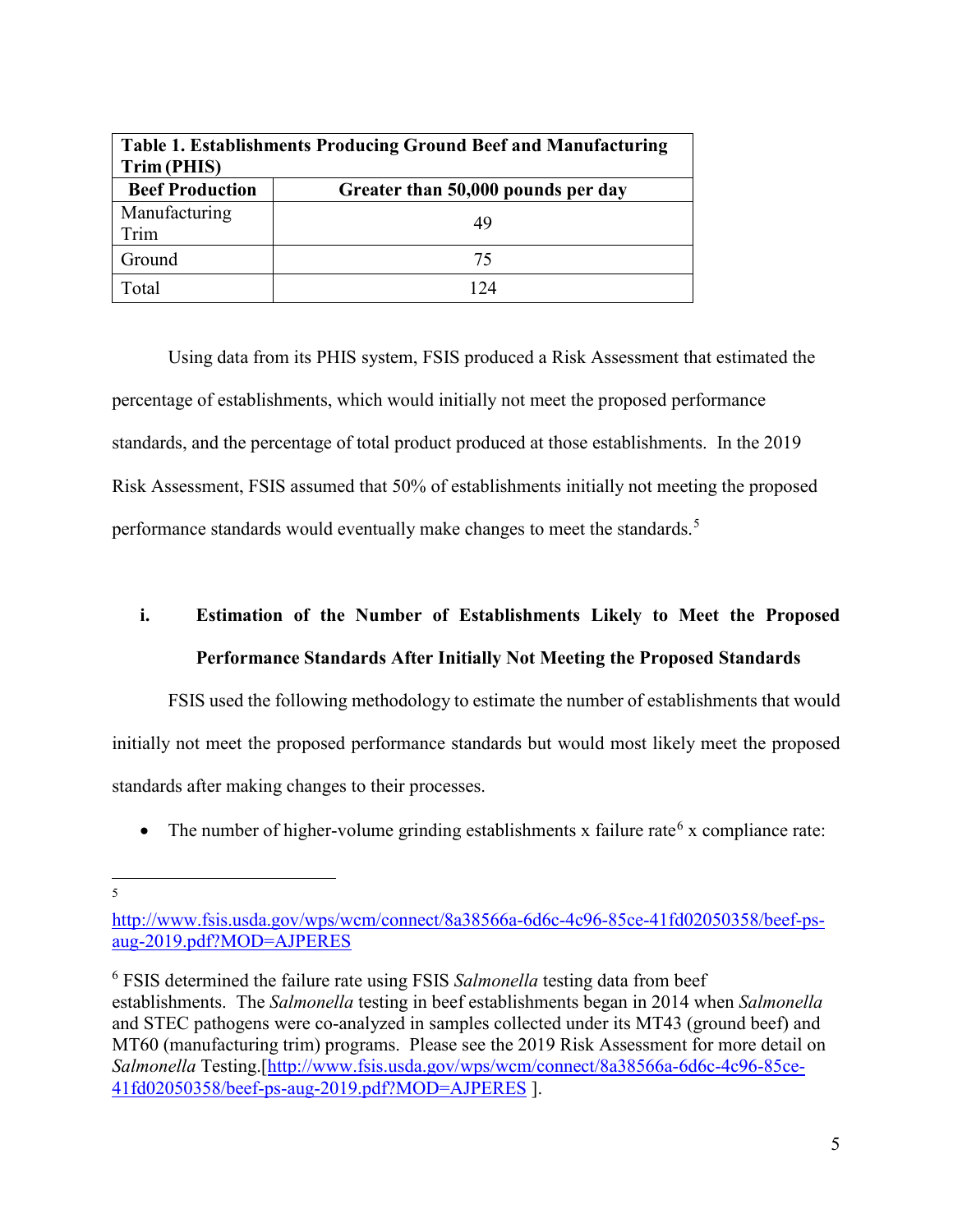[7](#page-5-0)5 x 18% x 50% = 7 higher-volume grinding establishments<sup>7</sup>.

• The number of higher-volume manufacturing trim establishments x failure rate x compliance rate:

49 x 20% x 50% = 5 higher-volume manufacturing trim establishments.

Table 2 contains the results of these calculations.

## **ii. Production Volume Calculation for Establishments Likely to Meet the Proposed Standards After Initially Not Meeting the Proposed Standards**

 likely meet the proposed standards after making changes to their processes. The pounds of production equals the number of establishments at the 50% compliance level multiplied by the FSIS used the following methodology to estimate the production volume for establishments that would initially not meet the proposed performance standards but would most average production volume at the grinding establishments. For example, FSIS calculated the pounds of production for beef grinding and manufacturing trim establishments as:

• For higher-volume grinding establishments as:

 $7 \times 109.19$  million pounds = 764.33 million pounds.

• For higher-volume manufacturing trim establishments as:

 $5 \times 140.95$  million pounds = 704.75 million pounds.

Table 2 contains the results of these calculations.

<span id="page-5-0"></span> $<sup>7</sup>$  FSIS rounded all calculations regarding the number of establishments to the nearest whole number.</sup>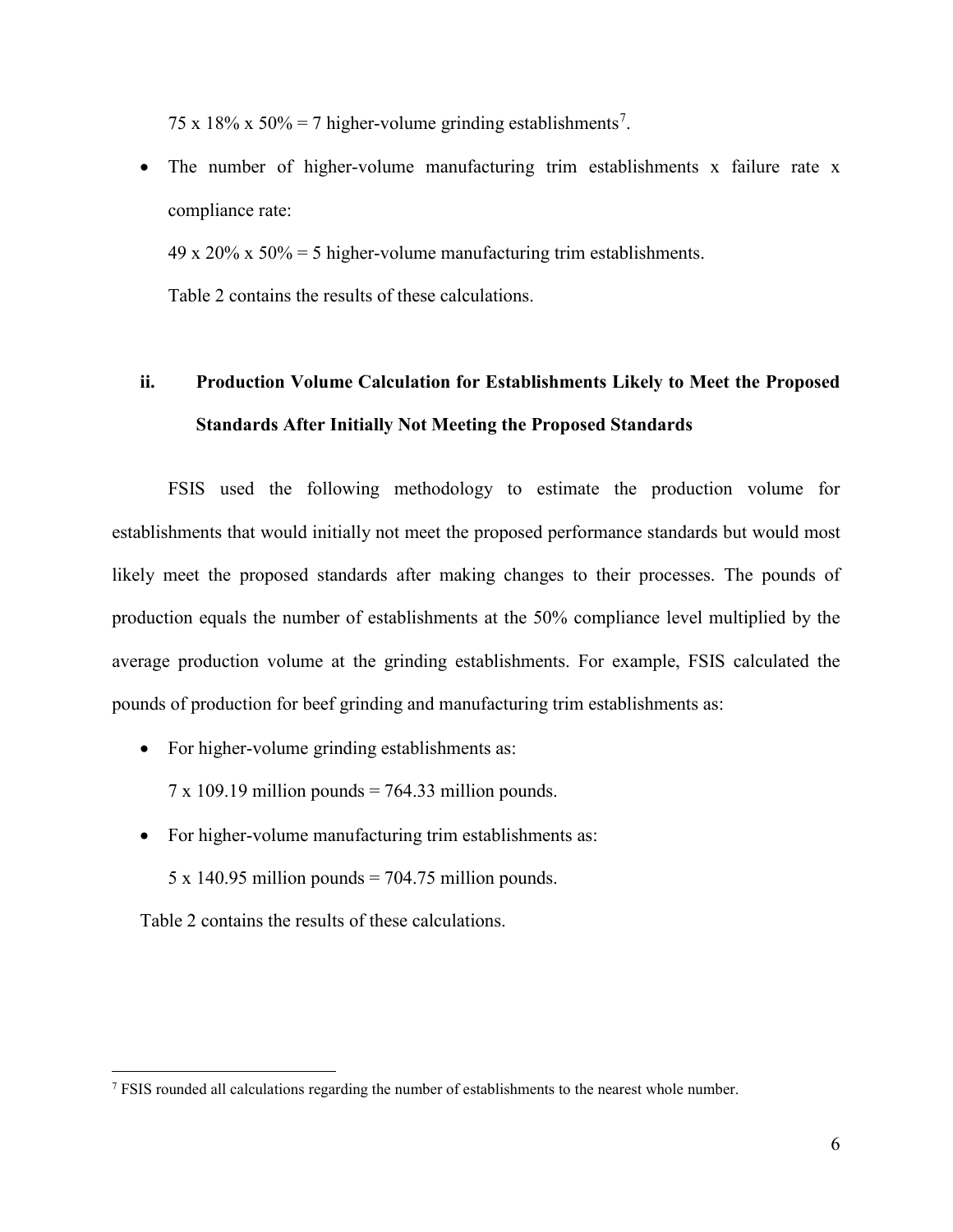| <b>Metric</b>                                                | Ground Beef >50,000 per day                                                                             | <b>Manufacturing Trim</b>    |
|--------------------------------------------------------------|---------------------------------------------------------------------------------------------------------|------------------------------|
|                                                              |                                                                                                         | $>50,000$ per day            |
| Proposed performance standard <sup>1</sup>                   | 2 Salmonella positives of 48 total                                                                      | 2 Salmonella positives of 48 |
|                                                              | samples                                                                                                 | total samples                |
| Minimum number of samples to                                 | 48                                                                                                      | 48                           |
| apply the proposed standard                                  |                                                                                                         |                              |
| Production volume share                                      | 91%                                                                                                     | 96%                          |
| Establishment share                                          | 6%                                                                                                      | 10%                          |
| Number of establishments                                     | 14                                                                                                      | 10                           |
| initially not meeting the                                    |                                                                                                         |                              |
| proposed standard                                            |                                                                                                         |                              |
| Number of establishments                                     | 7                                                                                                       | 5                            |
| initially not meeting then                                   |                                                                                                         |                              |
| meeting the proposed standard                                |                                                                                                         |                              |
| Production volume for                                        | 764.33 million pounds                                                                                   | 704.75 million pounds        |
| establishments likely to meet                                |                                                                                                         |                              |
| after initially not meeting the                              |                                                                                                         |                              |
| proposed standard                                            |                                                                                                         |                              |
|                                                              | <sup>1</sup> The 2019 Risk Assessment defines the proposed performance standards as a maximum allowable |                              |
|                                                              | number of Salmonella positive samples in a 52-week moving window ending the last Saturday of the        |                              |
|                                                              | previous month. FSIS is proposing performance standards to accomplish a reduction in Salmonella         |                              |
| illnesses. The 2019 Risk Assessment contains these findings. |                                                                                                         |                              |

## **Table 2. Initial Share of Establishments and Production Volume (2019 Risk Assessment[8\)](#page-6-0)**

FSIS would assess individual establishment performance using a "moving window"

approach and then web-post individual establishments as either "meeting" or "not meeting" the

proposed standards. Please see definitions below:

 **Meeting.** Establishments with no more than the allowable number of positive *Salmonella* sample month, based on the last 48 FSIS *Salmonella* sample results. results for that product class during the 52-week window ending the last Saturday of the previous

<span id="page-6-0"></span>[http://www.fsis.usda.gov/wps/wcm/connect/8a38566a-6d6c-4c96-85ce-41fd02050358/beef-ps](https://gcc02.safelinks.protection.outlook.com/?url=http%3A%2F%2Fwww.fsis.usda.gov%2Fwps%2Fwcm%2Fconnect%2F8a38566a-6d6c-4c96-85ce-41fd02050358%2Fbeef-ps-aug-2019.pdf%3FMOD%3DAJPERES&data=02%7C01%7C%7Cbdd1ac9957144f7df75608d7360e259f%7Ced5b36e701ee4ebc867ee03cfa0d4697%7C0%7C0%7C637037306702320612&sdata=fTVWo2jk6P26RuvEY9DMjAq0aqlxoiTjugHCDxi4%2FhM%3D&reserved=0)[aug-2019.pdf?MOD=AJPERES](https://gcc02.safelinks.protection.outlook.com/?url=http%3A%2F%2Fwww.fsis.usda.gov%2Fwps%2Fwcm%2Fconnect%2F8a38566a-6d6c-4c96-85ce-41fd02050358%2Fbeef-ps-aug-2019.pdf%3FMOD%3DAJPERES&data=02%7C01%7C%7Cbdd1ac9957144f7df75608d7360e259f%7Ced5b36e701ee4ebc867ee03cfa0d4697%7C0%7C0%7C637037306702320612&sdata=fTVWo2jk6P26RuvEY9DMjAq0aqlxoiTjugHCDxi4%2FhM%3D&reserved=0)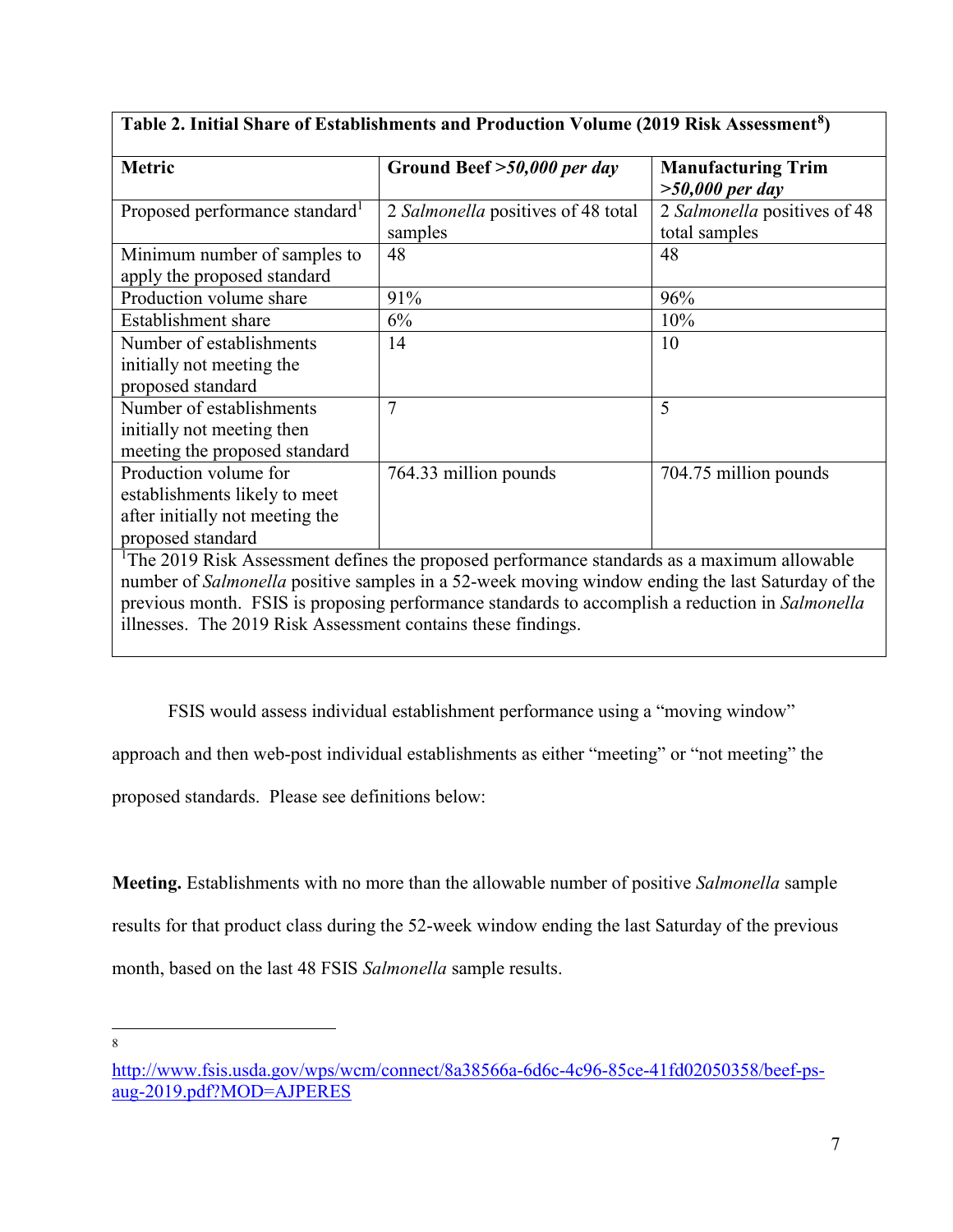**Not Meeting.** Establishments with more than the allowable number of positive *Salmonella*  previous month, based on the last 48 FSIS *Salmonella* sample results. sample results for that product class during the 52-week window ending the last Saturday of the

 provides an incentive for establishments to further reduce *Salmonella* levels, which is necessary names of broiler and turkey slaughter establishments with their respective performance standard categories based on *Salmonella* verification testing, the broiler slaughter establishments that had been in Category 3 decreased by 66 percent.<sup>[9](#page-7-0)</sup> The Agency's policy of web-posting establishments' process control performance has stimulated improvement in industry performance. FSIS data show that sharing this information to reduce foodborne illness due to salmonellosis and protect consumers. For instance, in the poultry industry, after the Agency's announcement in 2006 that it was considering posting the

### **III. Current Practices of Antimicrobial Use and Sampling in Beef Grinding and**

#### **Manufacturing Trim Establishments**

<u>.</u>

survey  $(BOSR)^{10}$  $(BOSR)^{10}$  $(BOSR)^{10}$  for information on antimicrobial use and sampling and testing operations of FSIS used data from the 2013 Pathogen Controls in Beef Operations Summary Results

<span id="page-7-0"></span> maximum allowable percent positive during all completed 52-week moving windows over the last 3 months. percent positive during any completed 52-week moving window over the last 3 months. Category 3. Highly Variable completed 52-week moving window over the last 3 months. Changes to the *Salmonella* and *Campylobacter*  Verification Testing Program, *Federal Register*, Vol 80, No. 16, January 26, 2015. Docket No. FSIS-2014-0023. 0023.pdf?MOD=AJPERES) 9 Category 1: Consistent Process Control: Establishments that have achieved 50 percent or less of the *Salmonella*  Category 2. Variable Process Control: Establishments that meet the *Salmonella* maximum allowable percent positive for all completed 52-week moving windows but have results greater than 50 percent of the maximum allowable Process Control: Establishments that have exceeded the *Salmonella* maximum allowable percent positive during any [\(https://www.fsis.usda.gov/wps/wcm/connect/55a6586e-d2d6-406a-b2b9-e5d83c110511/2014-](https://www.fsis.usda.gov/wps/wcm/connect/55a6586e-d2d6-406a-b2b9-e5d83c110511/2014-0023.pdf?MOD=AJPERES)

<span id="page-7-1"></span> processing establishments. The survey was launched to FSIS personnel in a step-wise fashion starting May 6, 2013, and closed July 25, 2013. This data can be found in a final report titled 'Pathogen Controls in Beef Operations  $10$  FSIS conducted a comprehensive survey of its field personnel, who are stationed in beef slaughtering and Summary Results' Available at <https://www.fsis.usda.gov/wps/wcm/connect/fe95af5f-3271-41af-b92b>-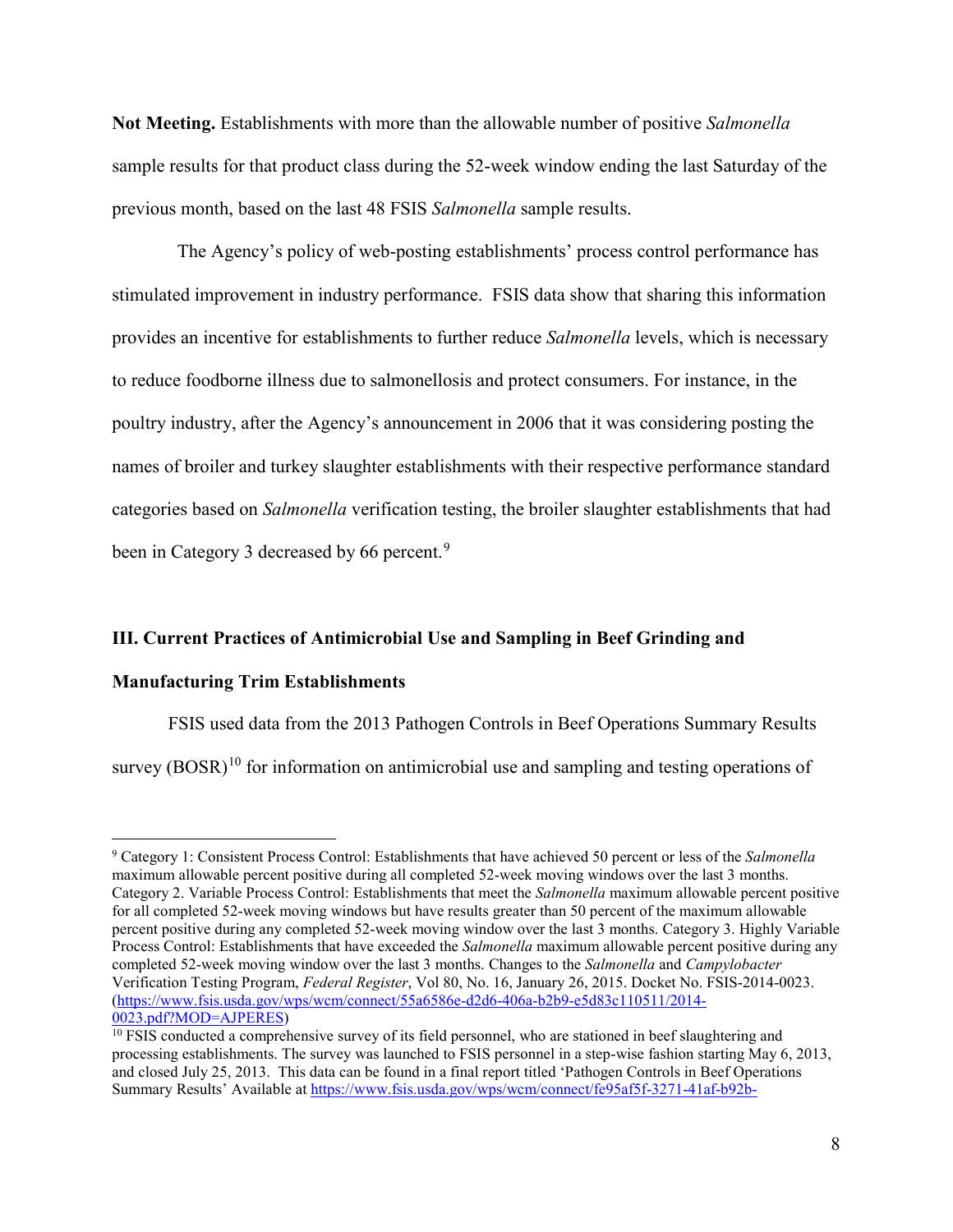beef establishments. Relevant BOSR survey questions and responses are in Appendix A. The do not apply any antimicrobials to trim.<sup>11</sup> FSIS found that Lactic Acid (LAA) was the most commonly used antimicrobial applied to trim.<sup>12</sup> LAA achieves large pathogen reductions in beef for antimicrobials. FSIS also used the BOSR to identify the establishments' actions for pathogen sampling and testing. As mentioned earlier, sampling and testing is another method establishments would use to verify whether they meet the proposed performance standards. FSIS found 30 percent of establishments sample for pathogens during trim production and 77 percent use of antimicrobials is an important intervention and would occur and be applied to trim before grinding and during trim production. FSIS used the BOSR to estimate the percentage of establishments that are using some type of antimicrobial intervention and to understand antimicrobial use in beef establishments. The BOSR showed that 83.4 percent of establishments products, making it a good representative antimicrobial agent on which to base the cost estimate for ground product.<sup>[13](#page-8-2)</sup>

### **IV. Expected Costs - Industry**

<u>.</u>

 The beef industry would incur costs to implement changes to meet the proposed performance standards. FSIS assumed that all establishments that do not meet the proposed standards would reassess their HACCP plan.

<sup>68490</sup>fa87cab/beef-operations-summary-results.pdf?MOD=AJPERES. Please see Appendix A for the survey questions used to determine percentages.<br><sup>11</sup> Please see Appendix A, "Calculation of Establishments not Applying Antimicrobials to Trim" for the calculation

<span id="page-8-0"></span>used to determine this percentage.

<span id="page-8-1"></span><sup>&</sup>lt;sup>12</sup> Please see Appendix A for the survey questions used to determine most common antimicrobial. <sup>13</sup> Please see Appendix A for the survey questions used to determine percentages.

<span id="page-8-2"></span>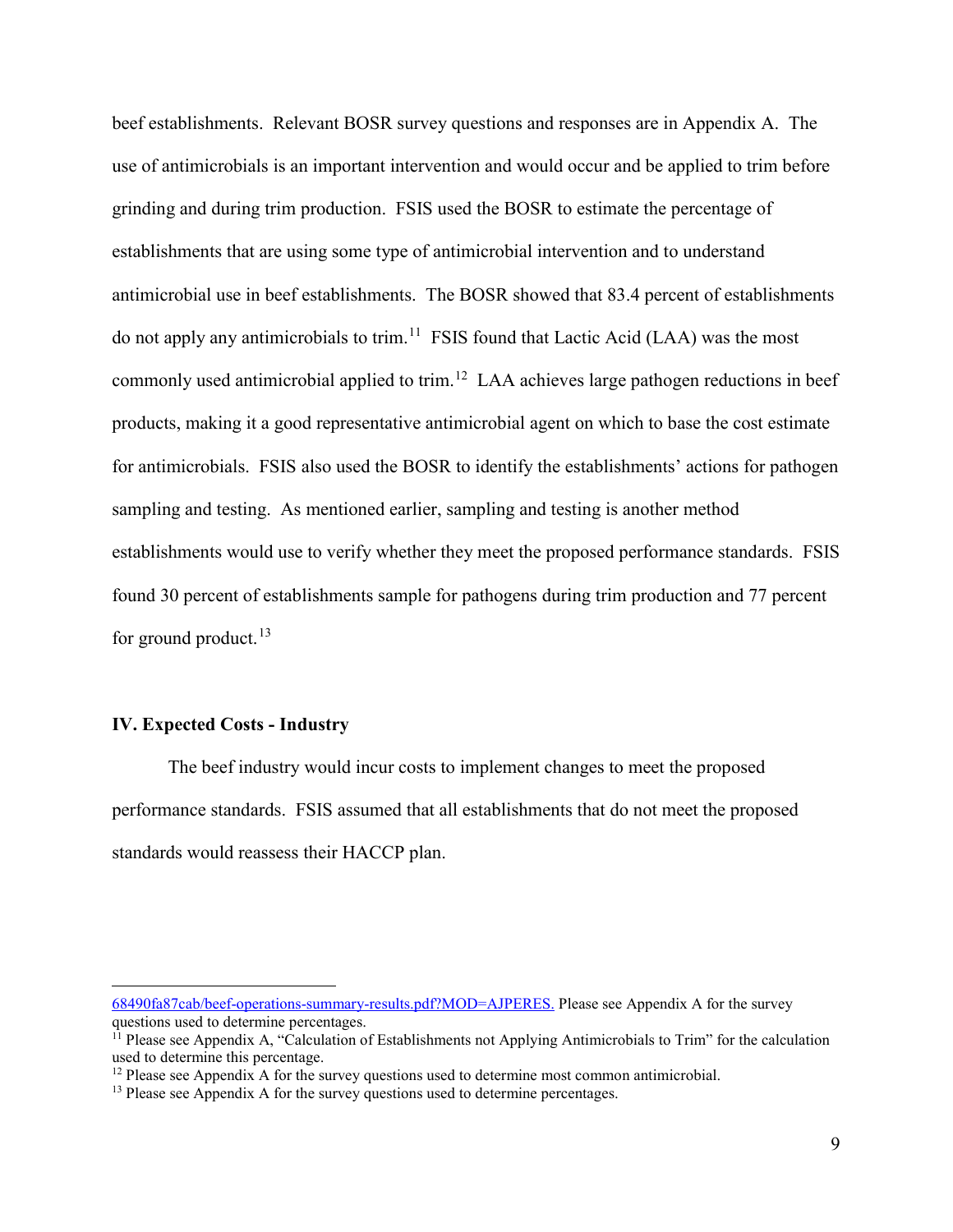### **Higher-Volume Establishments**

## **i.** Cost for Antimicrobial Agents and Equipment for Higher-Volume **Establishments**

 establishments are not likely to apply additional interventions in the form of antimicrobials to antimicrobial interventions in place. In contrast, higher-volume manufacturing trim establishments are likely to use additional antimicrobial interventions in seeking to meet the proposed performance standard. FSIS believes that higher-volume manufacturing trim As a result of the proposed performance standards, higher-volume grinding processing steps because these higher-volume establishments have a high number of establishments would add additional antimicrobials to their production process. Higher-volume manufacturing trim producing establishments would have costs for the additional equipment needed to apply antimicrobials as well as the additional antimicrobials used in application.

#### **ii. Antimicrobial Costs for Higher-Volume Establishments**

 As a result of the proposed performance standards, FSIS estimated that the annual manufacturing trim production of higher-volume establishments of 704.75 million pounds would now receive additional antimicrobial solution; please see Table 3. FSIS calculated that the total annual cost for the additional antimicrobial solution would be \$147,998 (704.75 million pounds  $x $0.00021<sup>14</sup>$  cost per pound of antimicrobial solution).

<span id="page-9-0"></span><sup>&</sup>lt;sup>14</sup> Please see Appendix B for the calculation of antimicrobial cost.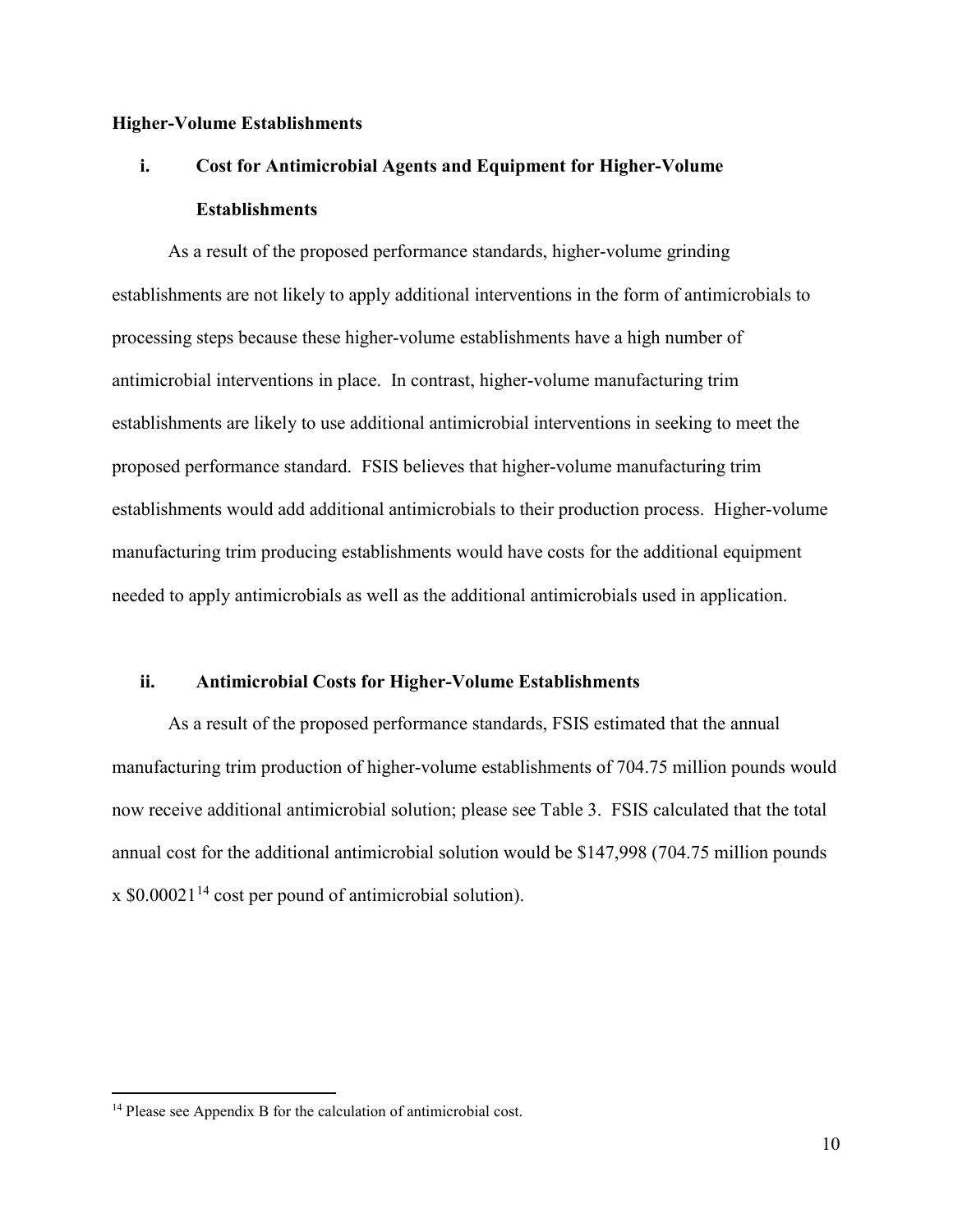| Table 3. Antimicrobial Intervention Solution Cost Estimates <sup>1</sup> for |                                                                                                                                                                                           |                                                                                                                       |                                   |  |  |  |  |
|------------------------------------------------------------------------------|-------------------------------------------------------------------------------------------------------------------------------------------------------------------------------------------|-----------------------------------------------------------------------------------------------------------------------|-----------------------------------|--|--|--|--|
| <b>Higher-Volume Establishments</b>                                          |                                                                                                                                                                                           |                                                                                                                       |                                   |  |  |  |  |
| <b>Establishment Size</b>                                                    | Number of<br><b>Establishments</b><br><b>Initially Not</b><br><b>Meeting the</b><br><b>Proposed</b><br><b>Standards then</b><br><b>Meeting the</b><br><b>Proposed</b><br><b>Standards</b> | <b>Affected</b><br>Annual<br><b>Volume with</b><br><b>Added</b><br>Antimicrobial<br><b>Solution</b><br>(Million lbs.) | <b>Primary</b><br><b>Estimate</b> |  |  |  |  |
| Higher-volume ground                                                         | N/A                                                                                                                                                                                       | N/A                                                                                                                   | N/A                               |  |  |  |  |
| Higher-volume<br>manufacturing trim                                          | 5                                                                                                                                                                                         | 704.75                                                                                                                | \$147,998                         |  |  |  |  |
| Total                                                                        | 5                                                                                                                                                                                         | 704.75                                                                                                                | \$147,998                         |  |  |  |  |
| Costs annualized at a discount rate of 7% over 10 years.                     |                                                                                                                                                                                           |                                                                                                                       |                                   |  |  |  |  |

## **iii. Equipment Costs for Antimicrobial Application for Higher-Volume Establishments**

 believes these establishments would only need to add, on average, two sprayer bars with eight establishment. FSIS calculated the cost of this new antimicrobial equipment to be  $$4,560$ .<sup>16</sup> FSIS assumed that higher-volume manufacturing trim establishments already use antimicrobial interventions with equipment such as sprayers, bars, and nozzles. Because highervolume manufacturing trim producing establishments have this equipment in place, FSIS nozzles to their antimicrobial intervention system at a cost of approximately  $$912^{15}$  per

 FSIS assumed that establishments would spend approximately 10 percent of their total equipment and installation costs annually in the form of operating, maintenance, and insurance

<u>.</u>

<span id="page-10-0"></span><sup>&</sup>lt;sup>15</sup> An industry expert noted that a higher-volume establishment would add 1-2 sprayer bars and 2-8 nozzles. FSIS used the higher estimates to be conservative. [Spray.com](https://Spray.com) priced Fulljet nozzles at \$50-\$55 in 2016. FSIS used the \$55 rate and multiplied that by 8 to get \$440 for the price of the nozzles. The estimate for 2 bars with 4 nozzles is \$471.55. The total equipment cost is (\$440+\$471.55=\$911.55).

<span id="page-10-1"></span><sup>&</sup>lt;sup>16</sup>Five (5) higher-volume manufacturing trim establishments intending to meet the proposed standard after not meeting the proposed standard x \$912.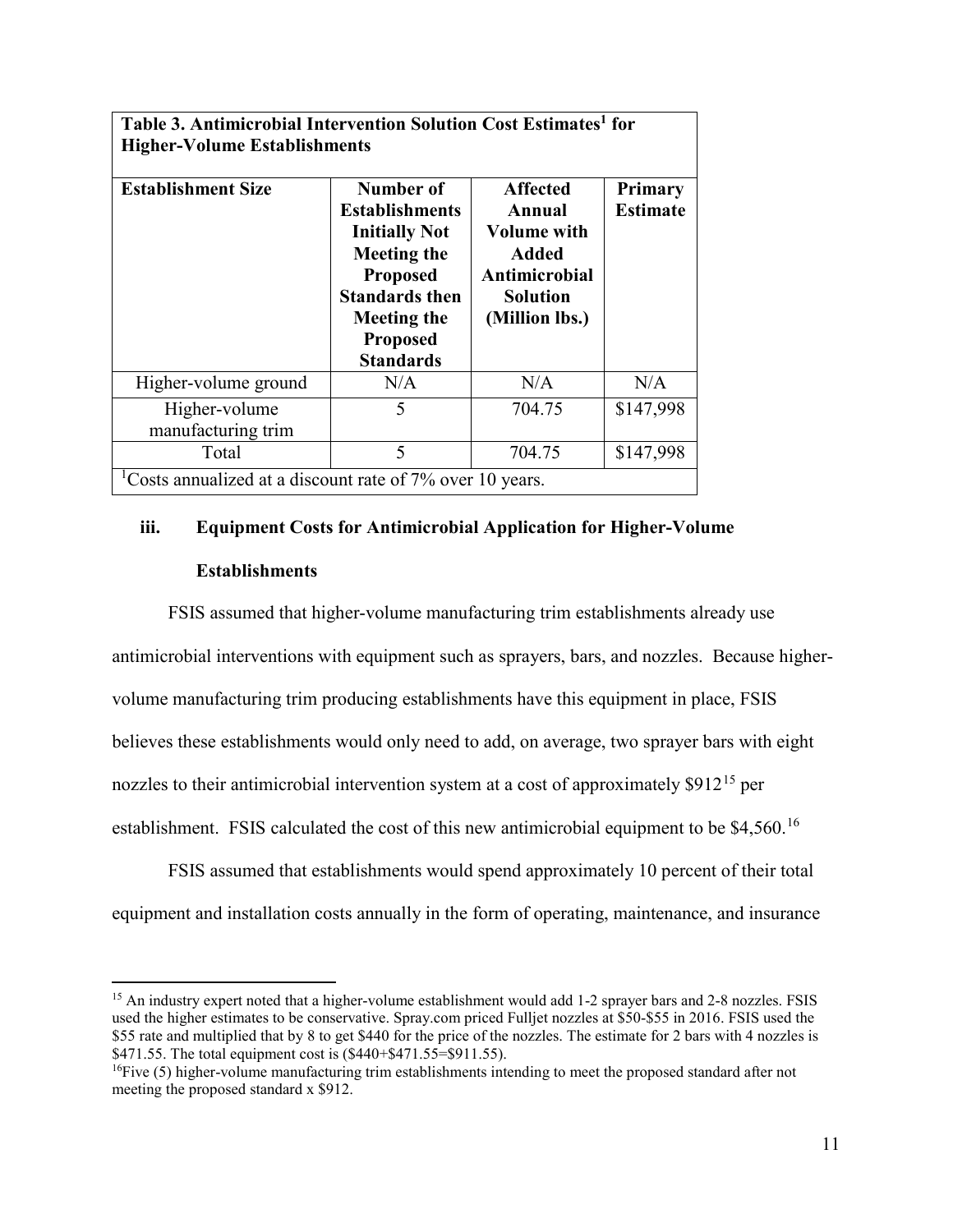costs.<sup>17</sup> Thus, the total annual recurring equipment cost for the higher-volume manufacturing trim establishments would be about \$456 (\$4,560 x 10%).

| Table 4. Antimicrobial Equipment Cost Estimates <sup>1</sup> for Higher-Volume<br><b>Establishments</b> |                                                                                                                                                                |                                                          |                                   |
|---------------------------------------------------------------------------------------------------------|----------------------------------------------------------------------------------------------------------------------------------------------------------------|----------------------------------------------------------|-----------------------------------|
| <b>Establishment Size</b>                                                                               | Number of<br><b>Establishments</b><br><b>Initially Not</b><br><b>Meeting the</b><br><b>Proposed Standards</b><br>then Meeting the<br><b>Proposed Standards</b> | <b>Affected</b><br>Annual<br>Volume<br>(Million<br>lbs.) | <b>Primary</b><br><b>Estimate</b> |
| Higher-volume ground                                                                                    | N/A                                                                                                                                                            | N/A                                                      | N/A                               |
| Higher-volume<br>manufacturing trim                                                                     | 5                                                                                                                                                              | 704.75                                                   | \$1,002                           |
| Total                                                                                                   | 5                                                                                                                                                              | 704.75                                                   | \$1,002                           |
| Costs annualized at a discount rate of 7% over 10 years.                                                |                                                                                                                                                                |                                                          |                                   |

## **iv**. **Testing Cost for Higher-Volume Establishments Currently Sampling for Pathogens**

 FSIS assumed that most higher-volume establishments currently sample and test for some pathogens, but do not test for *Salmonella.*[18](#page-11-1) FSIS also assumed that higher-volume establishments currently testing for pathogens that initially do not meet the proposed performance standard and seek to meet the proposed standard, would begin *Salmonella* testing for their product. Of the seven higher-volume grinding establishments that would seek to meet the proposed performance standard, six establishments already sample and test for pathogens.<sup>[19](#page-11-2)</sup>

<span id="page-11-0"></span> $\overline{a}$ <sup>17</sup> Costs of Food Safety Investments Contract No. AG-3A94-B-13-0003 Order No. AG-3A94-K-14-0056 Final Report: [https://ems-team.usda.gov/sites/fsis-oppd](https://ems-team.usda.gov/sites/fsis-oppd-pas/Surveys/Expert%20Illiciation--Food%20Safety%20Costs/AG-3A94-K-14-0056_Food%20Safety%20Costs_Final%20Report.pdf)[pas/Surveys/Expert%20Illiciation--Food%20Safety%20Costs/AG-3A94-K-14-](https://ems-team.usda.gov/sites/fsis-oppd-pas/Surveys/Expert%20Illiciation--Food%20Safety%20Costs/AG-3A94-K-14-0056_Food%20Safety%20Costs_Final%20Report.pdf)<br>0056 Food%20Safety%20Costs Final%20Report.pdf. Repair and Maintenance cost for antimicrobial equipment.

<span id="page-11-2"></span><span id="page-11-1"></span> $\frac{18}{18}$  FSIS experts noted that most higher-volume establishments that are currently sampling do not test for *Salmonella*.<br><sup>19</sup> Results from the BOSR show that approximately 77% of all establishments currently test g pathogens.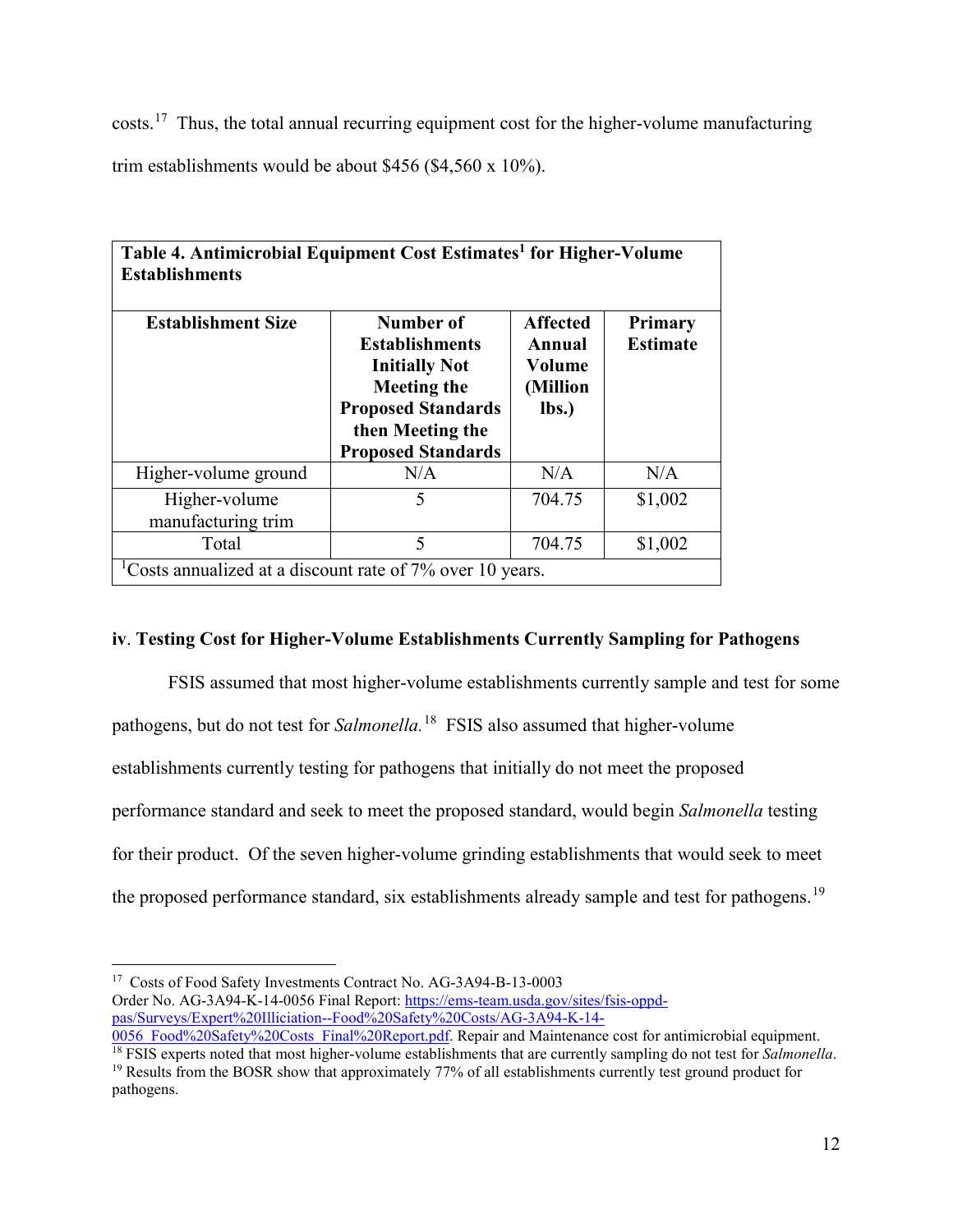Although these establishments are already sampling and testing for some pathogens, to be conservative, FSIS assumed that these establishments would implement new *Salmonella* testing to the samples they currently collect. to the samples they currently collect. FSIS calculated the number of new *Salmonella* tests needed from the number of samples Of the five higher-volume manufacturing trim establishments that would likely seek to meet the proposed performance standard, two establishments already sample and test for pathogens.<sup>20</sup>

one lot.<sup>21</sup> FSIS estimated the annual number of samples using the following calculation: establishments currently collect by analyzing the number of lots establishments produce on average in a year. Establishments sample each lot, and FSIS estimated that 10,000 pounds are in

 (((The average annual production volume in pounds x the number of establishments that already sample for pathogens) / pounds in one lot) x 1 test). Higher-volume grinding establishments that already sample would add roughly 65,515 new tests for *Salmonella* (((109.19 million pounds x  $6$ /10,000 pounds) x 1 test).<sup>[22](#page-12-2)</sup> Higher-volume manufacturing trim establishments that already sample would add roughly 28,190 new tests for *Salmonella* (((140.95 million pounds x 2)/ 10,000 pounds) x 1 test).

<span id="page-12-0"></span><sup>&</sup>lt;sup>20</sup> The BOSR for all manufacturing trim establishments show that approximately 30% of establishments currently test trim product for pathogens. test trim product for pathogens.<br><sup>21</sup> An FSIS expert provided information that the average size of a production lot is 10,000 pounds.<br><sup>22</sup> This calculation varies slightly due to rounding.

<span id="page-12-1"></span>

<span id="page-12-2"></span>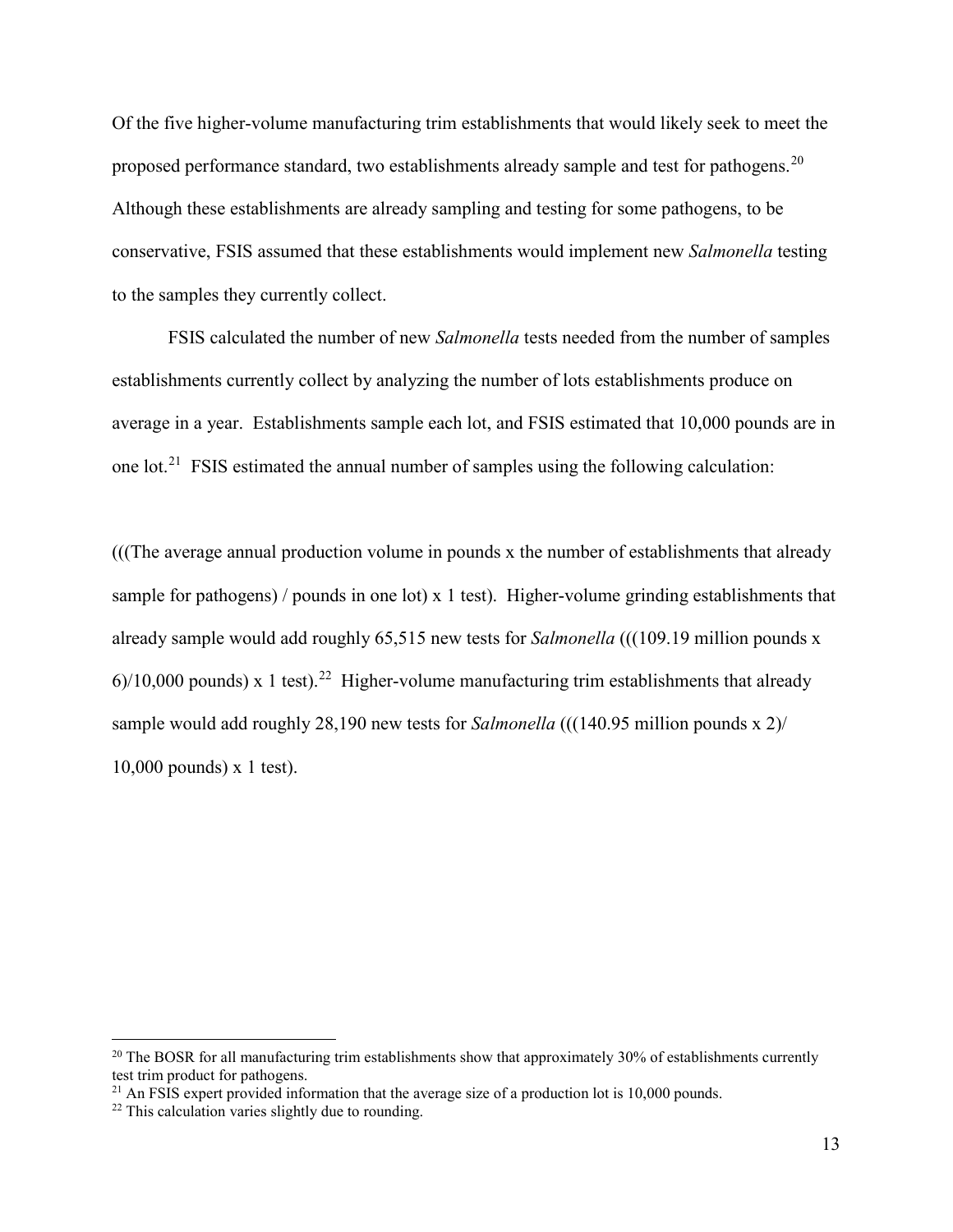## **v. Sampling and Testing Costs for Higher-Volume Establishments not Currently Sampling for Pathogens**

 collecting samples for *Salmonella* testing. If the establishment does not currently collect any samples for pathogen testing, the establishment would likely begin collecting samples and would sample and test for pathogens. Of the five higher-volume manufacturing trim establishments that sample and test for pathogens. The higher-volume establishments that do not sample and test for costs for *Salmonella* testing. In order to try to meet the proposed performance standards, higher-volume grinding establishments and higher-volume manufacturing trim establishments would most likely begin test them for *Salmonella*. Of the seven higher-volume grinding establishments that would seek to meet the proposed performance standard, FSIS estimated one establishment does not currently would seek to meet the proposed performance standard, three establishments do not currently pathogens would have additional costs for sampling, which includes the lost product associated with the sample and the labor time needed for the collection of the sample as well as additional

 FSIS first estimated the number of new samples and new tests needed for these establishments by calculating the number of lots in a year that these establishments would start sampling, because establishments take samples once per lot. Based on the assumption that 10,000 pounds are in one lot, FSIS estimated the annual number of samples and new tests using the following calculation.<sup>23</sup>

 not sample or test for pathogens) / pounds in one lot. Higher-volume grinding establishments (The average annual production volume in pounds x the number of establishments that do would add roughly 10,919 new samples and tests for *Salmonella.* 

<u>.</u>

<span id="page-13-0"></span><sup>&</sup>lt;sup>23</sup> An FSIS expert provided information that the average size of a production lot is 10,000 pounds.<br>14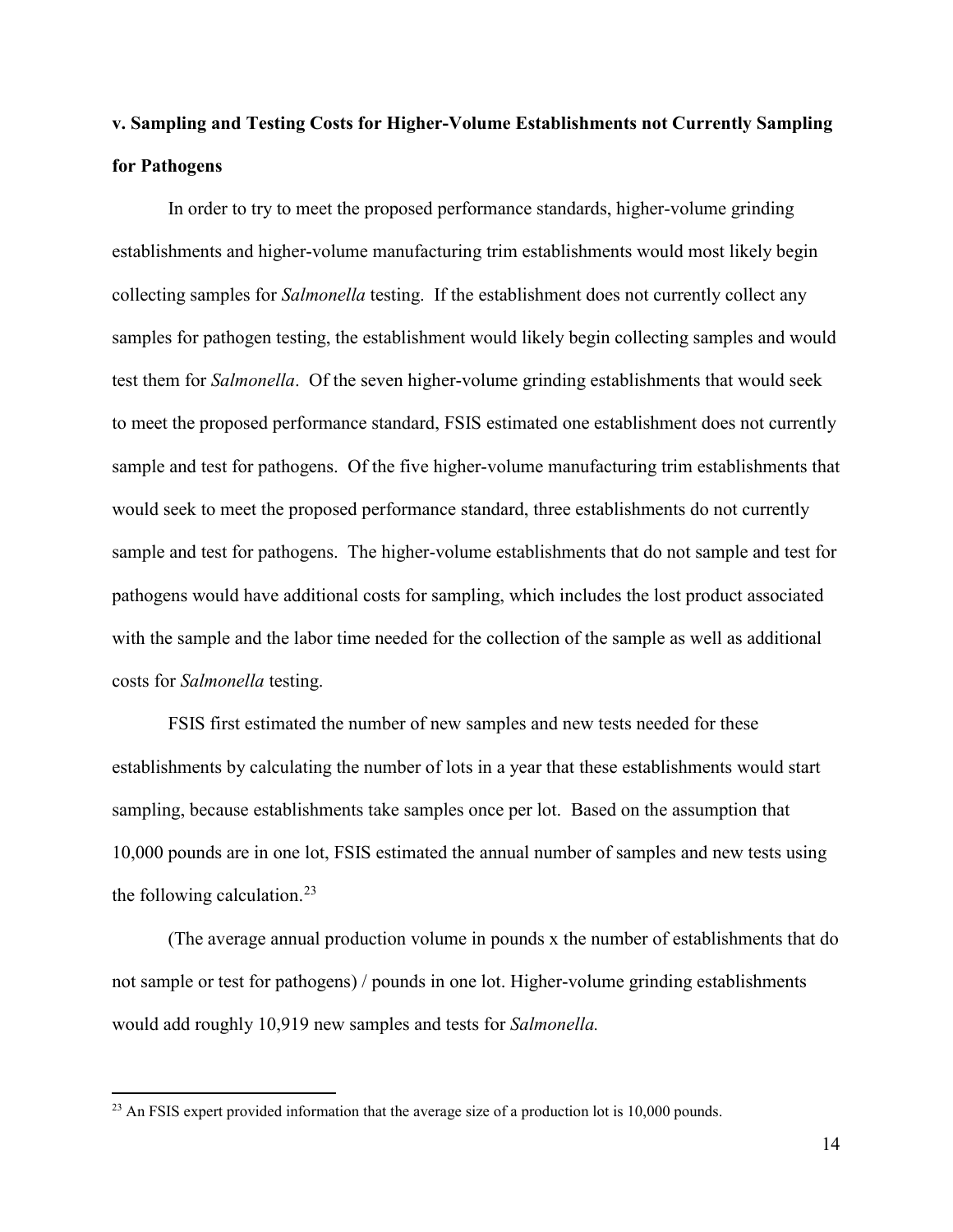$((109.19 \text{ million pounds x } 1)/10,000 \text{ pounds per lot}).$ 

 tests for *Salmonella*. Higher-volume manufacturing trim establishments would add roughly 42,285 new samples and

 $((140.95 \text{ million pounds x } 3) / 10,000 \text{ pounds per lot}).$ 

 technician (\$8.00) to take one sample per lot. The cost for a technician to sample includes the following elements: Higher-volume establishments that do not currently sample would also have to pay for a

- $\circ$  Quality Technician hourly compensation rate: \$16.02<sup>[24](#page-14-0)</sup>
- $\circ$  Benefit rate<sup>25</sup> of 2 applied to the hourly compensation rate
- $\circ$  FSIS assumed a Quality Technician would take 15<sup>26</sup> minutes to sample one lot
	- $\blacksquare$  Quality Technician compensation = Quality Technician hourly rate x Benefit rate x Quality Technician Time
	- Quality Technician compensation =  $$16.02 \times 2 \times (15 \text{ minutes} / 60 \text{ minutes})$ sample. in an hour) =\$8.01 per sample. FSIS rounded this figure to \$8.00 per

sample. Higher-volume establishments that do not currently sample would also incur a lost

product cost. FSIS estimates that establishments would lose 0.72 pounds of product per

<span id="page-14-0"></span><sup>&</sup>lt;sup>24</sup> Wage estimate of \$16.02 obtained from the Bureau of Labor Statistics, Occupational Employment and Wages, May 2016 19-4011 Agricultural and Food Science Technicians in the Animal Slaughtering and Process Industry (NAICS code 311600). https://www.bls.gov/oes/current/oes194011.htm

<span id="page-14-1"></span><sup>(</sup>NAICS code 311600). <https://www.bls.gov/oes/current/oes194011.htm><br><sup>25</sup> To account for the additional costs establishments must pay employees for benefits such as paid leave, health insurance, and retirement and savings, FSIS applied a benefits factor of two. 26 Please see Appendix A for the BOSR survey question used to estimate the time it would take to sample.

<span id="page-14-2"></span>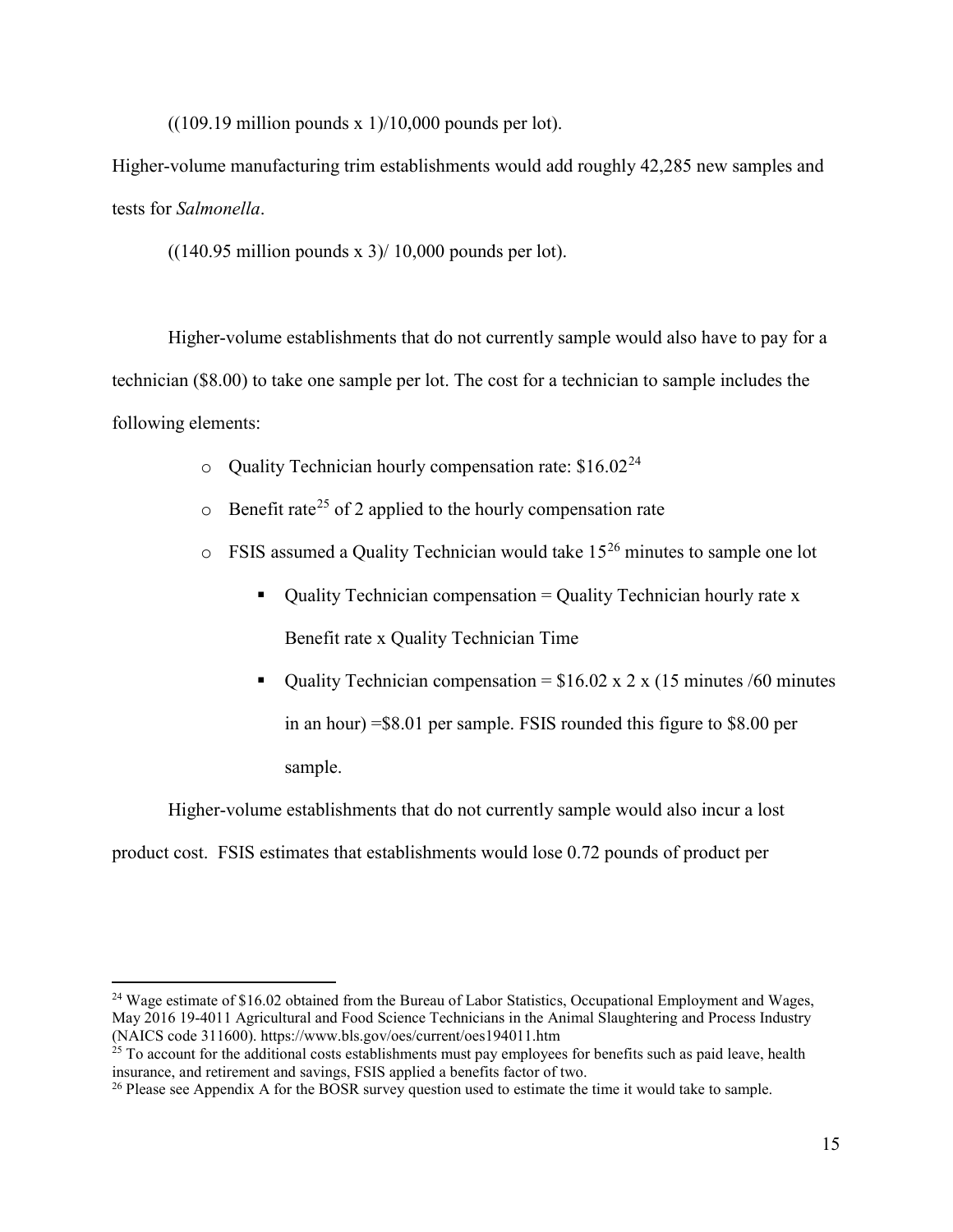sample.<sup>27</sup> FSIS estimated the average wholesale price per pound of ground beef as \$1.72<sup>[28](#page-15-1)</sup> and manufacturing trim as \$0.51 per pound.<sup>29</sup> Higher-volume grinding establishments that do not do not already sample would lose \$0.37 worth of product per sample. already sample would lose \$1.23 of product per sample. Higher-volume trim establishments that

#### **vi. Estimated Contract Lab Cost for Higher-Volume Establishments**

 FSIS could not estimate the number of higher-volume establishments that would use an in-house lab and the number of establishments that would use contract labs. For this reason, and to be conservative, FSIS assumed the cost to test for *Salmonella* was the higher of the two costs, or the cost to test product in a contract lab. Both higher-volume grinding and manufacturing trim establishments that currently sample for pathogens and higher-volume grinding and manufacturing trim establishments that do not sample for pathogens would incur the contract lab testing cost of \$20.00 per test per lot.

#### **vii. Total Cost for Sampling and Testing for Higher-Volume Establishments**

 the proposed performance standards, at establishments that currently sample for pathogens and at those that do not currently sample for pathogens using the following calculations: FSIS estimated the total cost for new sampling and testing for *Salmonella*, as a result of

for pathogens is \$1.3 million  $(65,515$  new tests x \$20 per test). 1) The total testing cost for higher-volume grinding establishments currently sampling

<span id="page-15-0"></span><sup>&</sup>lt;sup>27</sup> FSIS assumed establishments would take sample sizes like MT43 and MT60 sampling of 325 grams. 325 [grams=.72](https://grams=.72) pounds.<br><sup>28</sup><http://www.beefretail.org/wholesalepriceupdate.aspx>average price per pound for IMPS#136,137 for Ground.

<span id="page-15-1"></span>Price of the week ending December 15, 2017.

<span id="page-15-2"></span><sup>&</sup>lt;sup>29</sup><http://www.beefretail.org/wholesalepriceupdate.aspx>price per pound for IMPS#138 for 50% Trimmings Fresh. Price of the week ending December 15, 2017.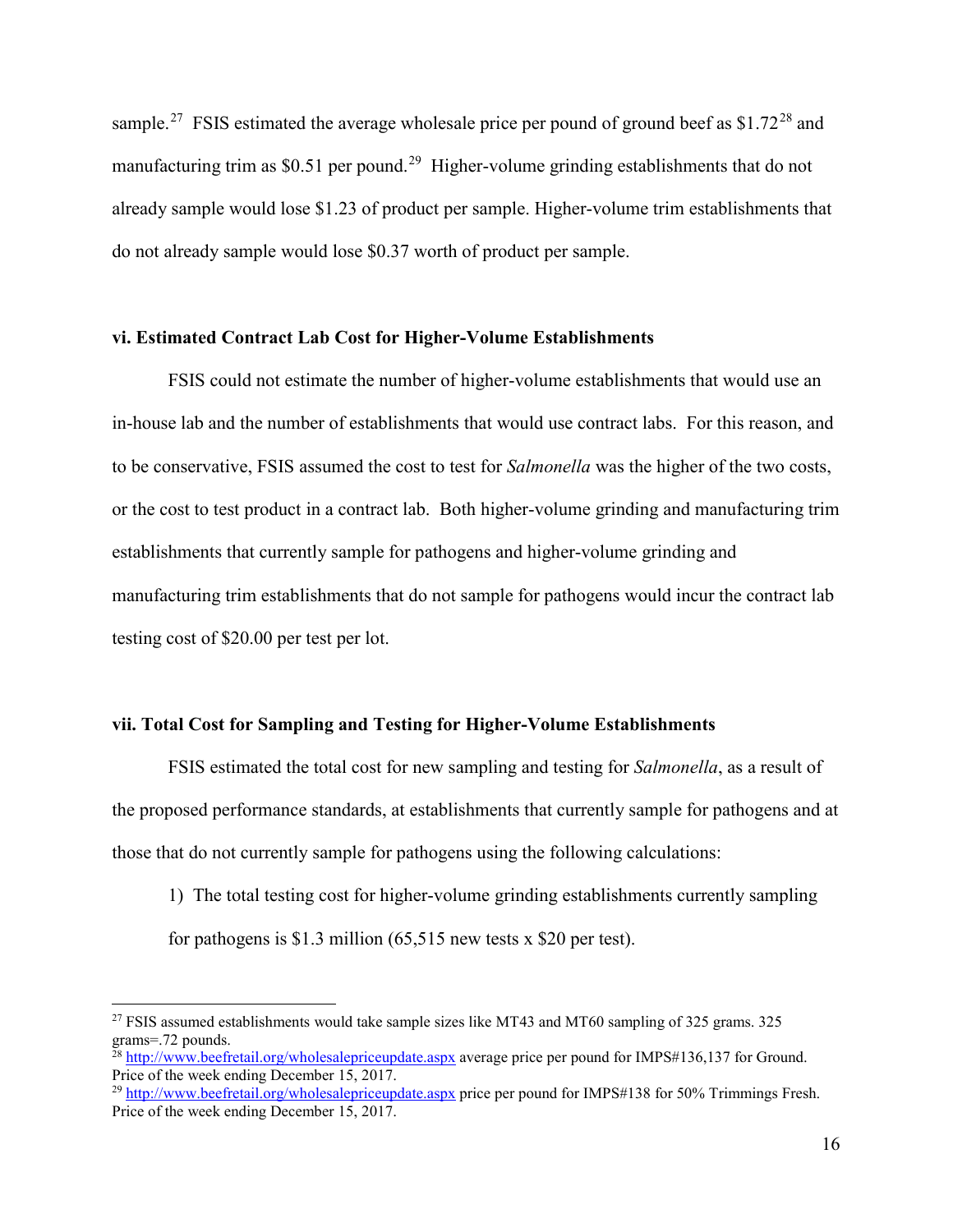2) The total testing cost for higher-volume manufacturing trim establishments currently sampling for pathogens is \$563,800 (28,190 new tests x \$20 per test).

3) The total sampling and testing costs for higher-volume grinding establishments not

currently sampling for pathogens =  $$319,162$  ((10,919 new tests x  $$20$  per test) + (10,919

x \$8 cost for the technician) + (10,919 new tests x \$1.23 loss product cost per pound)). 4) The total sampling and testing costs for higher-volume manufacturing trim

4) The total sampling and testing costs for higher-volume manufacturing trim

establishments not currently sampling for pathogens =  $$1.20$  million ((42,285 new tests x)

\$20 per test) +  $(42,285)$  new tests x \$8 cost for the technician) +  $(42,285)$  x \$0.37 loss

product cost per pound)).

| Table 5. Product Sampling and Testing Cost Estimates <sup>1</sup> for Higher-<br><b>Volume Establishments</b> |                                                                                                                                                                                           |                                                          |                                   |  |  |  |  |
|---------------------------------------------------------------------------------------------------------------|-------------------------------------------------------------------------------------------------------------------------------------------------------------------------------------------|----------------------------------------------------------|-----------------------------------|--|--|--|--|
| <b>Establishment Size</b>                                                                                     | Number of<br><b>Establishments</b><br><b>Initially Not</b><br><b>Meeting the</b><br><b>Proposed</b><br><b>Standards then</b><br><b>Meeting the</b><br><b>Proposed</b><br><b>Standards</b> | <b>Affected</b><br>Annual<br>Volume<br>(Million<br>lbs.) | <b>Primary</b><br><b>Estimate</b> |  |  |  |  |
| Higher-volume ground                                                                                          | 7                                                                                                                                                                                         | 764                                                      | \$1,629,472                       |  |  |  |  |
| Higher-volume<br>manufacturing trim                                                                           | 5                                                                                                                                                                                         | 705                                                      | \$1,763,642                       |  |  |  |  |
| Total                                                                                                         | 12                                                                                                                                                                                        | 1,469                                                    | \$3,393,114                       |  |  |  |  |
| <sup>1</sup> Costs annualized at a discount rate of $7\%$ over 10 years.                                      |                                                                                                                                                                                           |                                                          |                                   |  |  |  |  |

## **V. HACCP Re-assessment and Validation Cost**

In order to ensure that their HACCP systems are functioning correctly, higher-volume manufacturing trim and grinding establishments that do not meet the proposed performance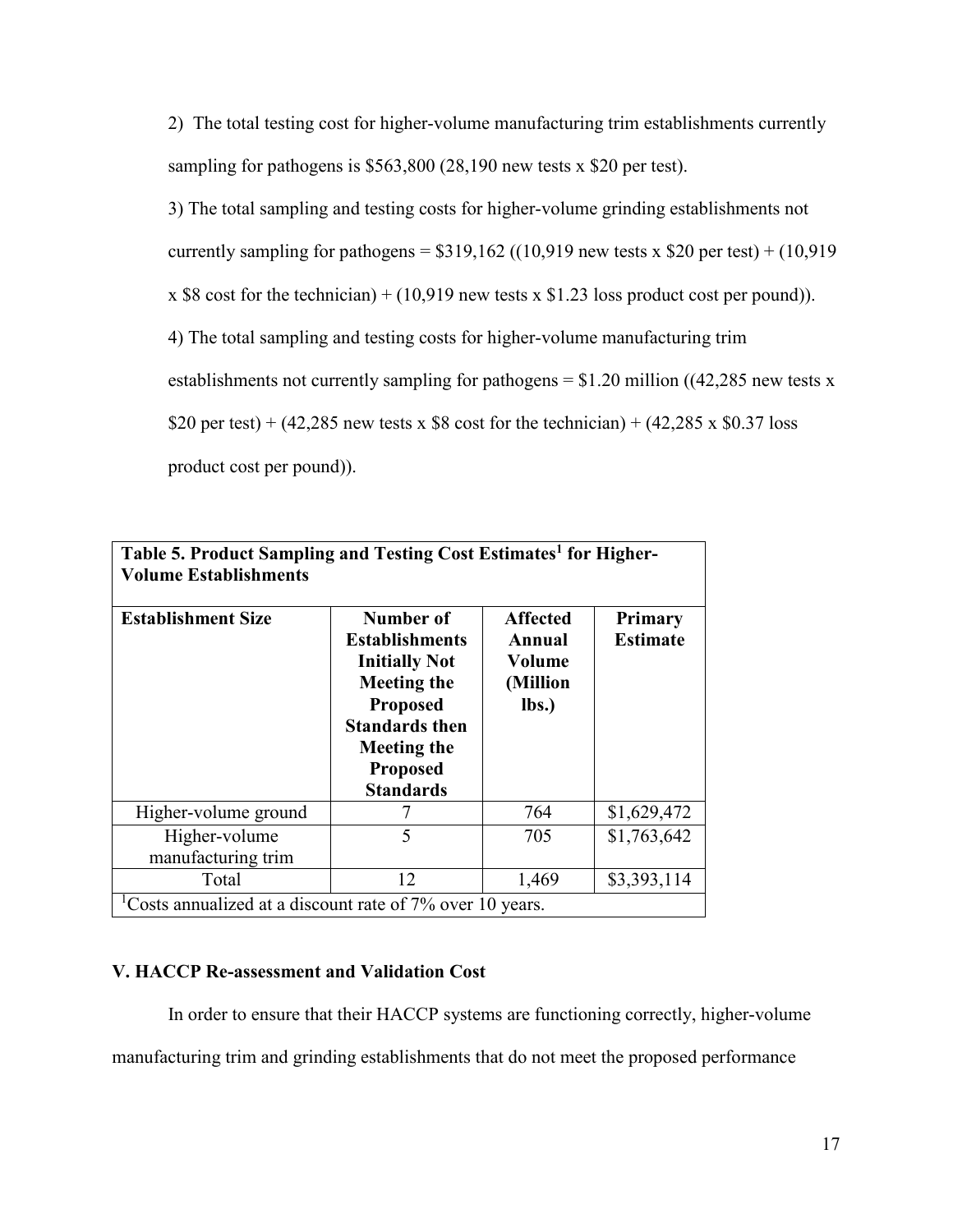standards would need to reassess their HACCP plans.<sup>[30](#page-17-0)</sup> The establishment, to maintain an validated. To ensure a conservative cost estimate, FSIS assumed that all establishments that adequate HACCP system, may need to address the pathogen *Salmonella* in its HACCP plan, rather than through a prerequisite program such as Sanitation Standard Operating Procedures. Some establishments may choose to make changes to their production processes that need to be initially do not meet the proposed performance standards and choose to make changes, would validate their HACCP plan.

 contains a range of costs for HACCP plan re-assessment and validation depending on the size of the establishment. The survey showed that the labor hours required for re-assessment from validate a HACCP plan ranged from 160 hours to 480 hours. The survey presents total cost dollars, for re-assessment and validation per HACCP plan is between \$5,946 and \$17,838 for To estimate the cost of reassessing and validating a HACCP plan, FSIS used the Research Triangle Institute survey, *Costs of Food Safety Investments,*[31](#page-17-1) September 2015, which higher-volume establishments ranged from 30 hours to 90 hours and the labor hours required to estimates for both re-assessment and validation. The range of total costs, updated to 2016 higher-volume establishments.

 Table 6 displays the one-time HACCP plan re-assessment costs for all establishments not expected to meet the proposed performance standards. Table 6 also includes the validation costs for those establishments that FSIS expects would make changes to their HACCP systems to meet

<span id="page-17-0"></span> $30$  9 CFR 417.4(a) (3) requires establishment to conduct a HACCP re-assessment at least annually and "whenever" any changes occur that could affect the hazard analysis or alter the HACCP plan." any changes occur that could affect the hazard analysis or alter the HACCP plan."<br><sup>31</sup> Viator. C. Et. Al. 2015. RTI International collected data on the cost of food safety investments for the production

<span id="page-17-1"></span>Costs.pdf?MOD=AJPERES of meat and poultry products at the pre-harvest and slaughter and processing stages. This data was provided to FSIS in a final report titled 'Costs of Food Safety Investments' and was prepared by Catherine L. Viator, Mary K. Muth, and Jenna E. Brophy. The contract number is No. AG-3A94-B-13-0003. The order number is AG-3A94-K-14-0056. Available at [http://www.fsis.usda.gov/wps/wcm/connect/0cdc568e-f6b1-45dc-88f1-45f343ed0bcd/Food-Safety-](http://www.fsis.usda.gov/wps/wcm/connect/0cdc568e-f6b1-45dc-88f1-45f343ed0bcd/Food-Safety-Costs.pdf?MOD=AJPERES)[Costs.pdf?MOD=AJPERES](http://www.fsis.usda.gov/wps/wcm/connect/0cdc568e-f6b1-45dc-88f1-45f343ed0bcd/Food-Safety-Costs.pdf?MOD=AJPERES) 18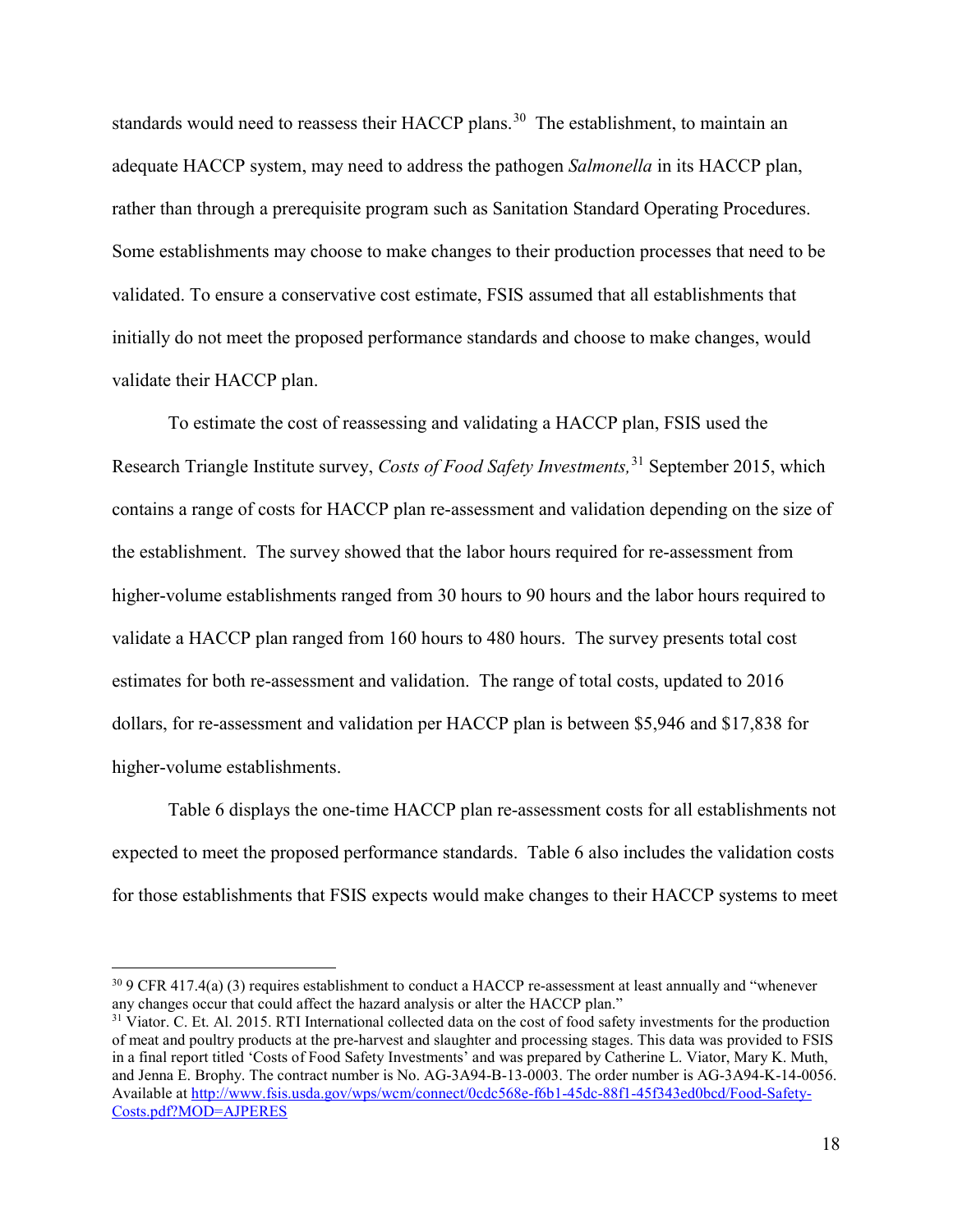the proposed performance standards. FSIS included validation costs for those establishments standards. The 14 higher-volume grinding establishments that are not expected to meet the proposed performance standards would reassess their HACCP plans. Additionally, FSIS estimated 7 of the 14 higher-volume grinding establishments would validate their HACCP plans. proposed performance standards and would reassess their HACCP plans and 5 of the 10 higher- volume manufacturing trim establishments would validate their HACCP plans. expected to make changes to more conservatively estimate the cost of the proposed performance FSIS also assumed 10 higher-volume manufacturing trim establishments would not meet the

| <b>Establishments</b><br><b>Low Cost Estimate</b><br><b>Medium</b><br><b>High Cost</b>                                              |          |                         |                 |  |  |  |  |
|-------------------------------------------------------------------------------------------------------------------------------------|----------|-------------------------|-----------------|--|--|--|--|
|                                                                                                                                     |          | Cost<br><b>Estimate</b> | <b>Estimate</b> |  |  |  |  |
| <b>Ground Producers</b>                                                                                                             | \$6,302  | \$12,604                | \$18,905        |  |  |  |  |
| <b>Trim Producers</b>                                                                                                               | \$4,479  | \$8,959                 | \$13,438        |  |  |  |  |
| Total Costs* Annualized <sup>1</sup>                                                                                                | \$10,781 | \$21,562                | \$32,344        |  |  |  |  |
| Numbers in table may not sum to totals due to rounding.<br><sup>1</sup> Costs annualized at a discount rate of $7\%$ over 10 years. |          |                         |                 |  |  |  |  |

 proposed performance standards would incur costs for employee training. FSIS assumed that a approximately one hour to complete training per shift. FSIS estimated that the mean hourly FSIS predicts that in addition to costs associated with HACCP plan re-assessment and validation, establishments that choose to make changes to their HACCP system to meet the Quality Control (QC) Manager would perform training for re-assessment, and would take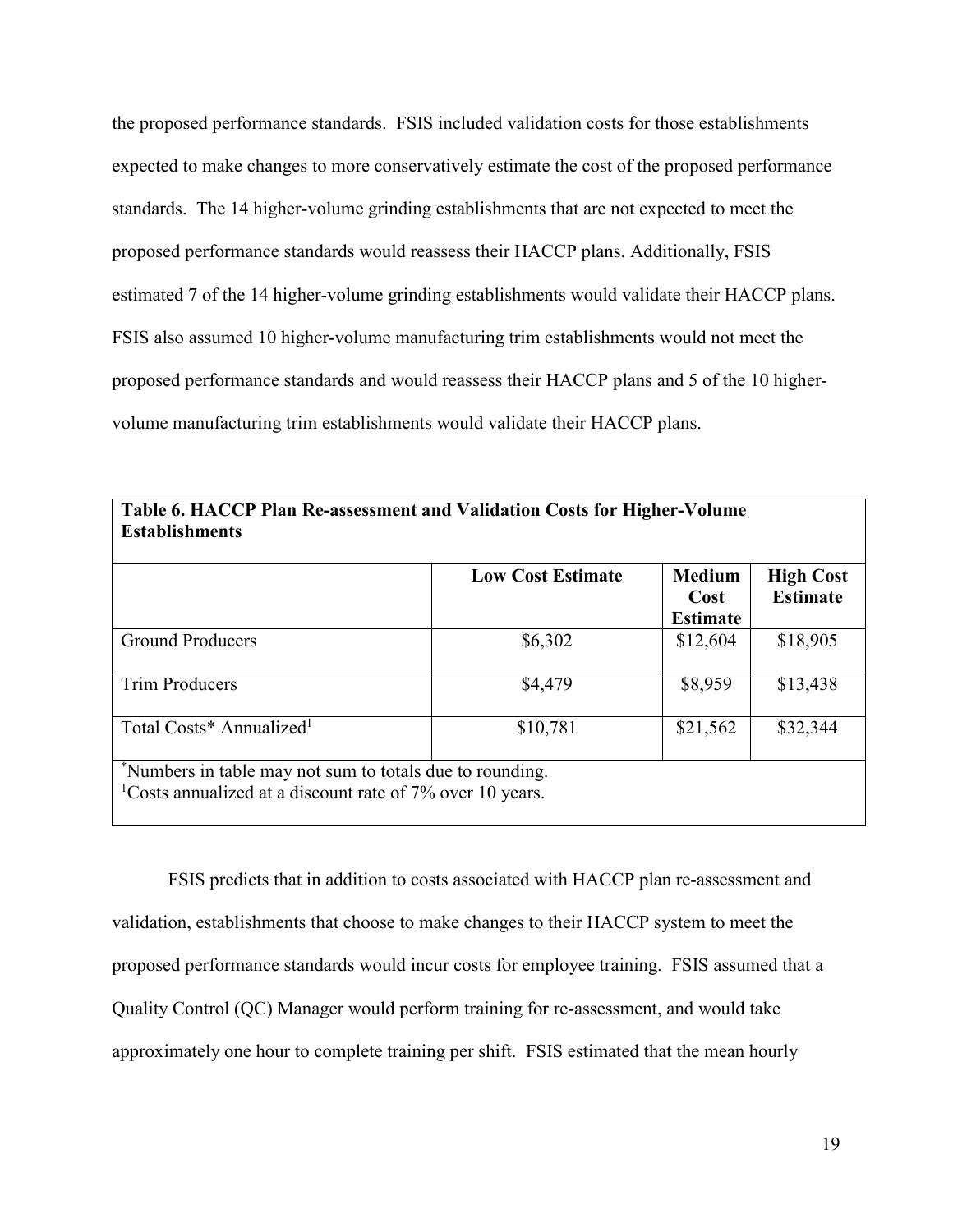wage rate of a QC Manager is approximately  $$58.70<sup>32</sup>$  To account for the additional costs establishments must pay employees for benefits, FSIS applied a benefits factor of two to the hourly wage rate to estimate a total compensation rate of \$117.40 per hour.

 with two shifts and train a production employee on each shift. Furthermore, FSIS assumed that the QC Manager would lead this training and it would take them approximately one hour. FSIS estimated the total hourly compensation rate of a production employee to be  $$27.32.^{33}$  $$27.32.^{33}$  $$27.32.^{33}$ Production employees might need to learn how to mix the antimicrobial solution, operate any new equipment, and perform any additional tasks associated with addressing pathogens in the establishment's HACCP plan rather than through a Sanitation Standard Operating Procedure or other prerequisite program. FSIS assumed that higher-volume establishments would operate

Therefore, the one-time training cost would be approximately  $$578.88<sup>34</sup>$  for higher-volume establishments. Establishments would realize these costs when they choose to implement the changes.

 establishments would train new hires to replace them. To estimate annually recurring training costs, FSIS used a turnover rate of 29.5 percent<sup>35</sup> and applied it to the one-time training costs Establishments would also accrue additional costs due to employee turnover. As the production employees responsible for ensuring proper antimicrobial application leave over time,

 $\overline{a}$ 

<span id="page-19-1"></span><sup>33</sup>Wage estimate of \$13.66 obtained from the Bureau of Labor Statistics, May 2016 National Industry-Specific Occupational Employment and Wage Estimates (see footnote 22), for the Processing Workers (Occupational Code 51-0000) in the Animal Slaughtering and Process Industry (NAICS code 311600). [http://www.bls.gov/oes/current/naics4\\_311600.htm#11-0000.](http://www.bls.gov/oes/current/naics4_311600.htm#11-0000) FSIS multiplied the wage rate by a benefits factor of 2, to obtain a total compensation rate of \$27.32 per hour. [http://www.bls.gov/oes/current/naics4\\_311600.htm#11-](http://www.bls.gov/oes/current/naics4_311600.htm#11-0000) [0000](http://www.bls.gov/oes/current/naics4_311600.htm#11-0000) 

<span id="page-19-0"></span><sup>&</sup>lt;sup>32</sup> Mean hourly wage estimate of \$58.70 obtained from the Bureau of Labor Statistics, May 2016 National Industry-Specific Occupational Employment and Wage Estimates for 11-1021 General and Operations Managers. <https://www.bls.gov/oes/current/oes111021.htm>

<span id="page-19-2"></span> $34$  Higher-volume 2 shift establishments: 2 production employees at \$27.32 + one QC manager for 2 hours at

<span id="page-19-3"></span><sup>\$117.40= \$289.44\*2</sup> to account for opportunity costs = \$578.88.<br><sup>35</sup> Annual total separations rate for nondurable goods, Bureau of Labor Statistics Job Openings and Labor Turnover Survey, available at:<http://www.bls.gov/news.release/jolts.t16.htm>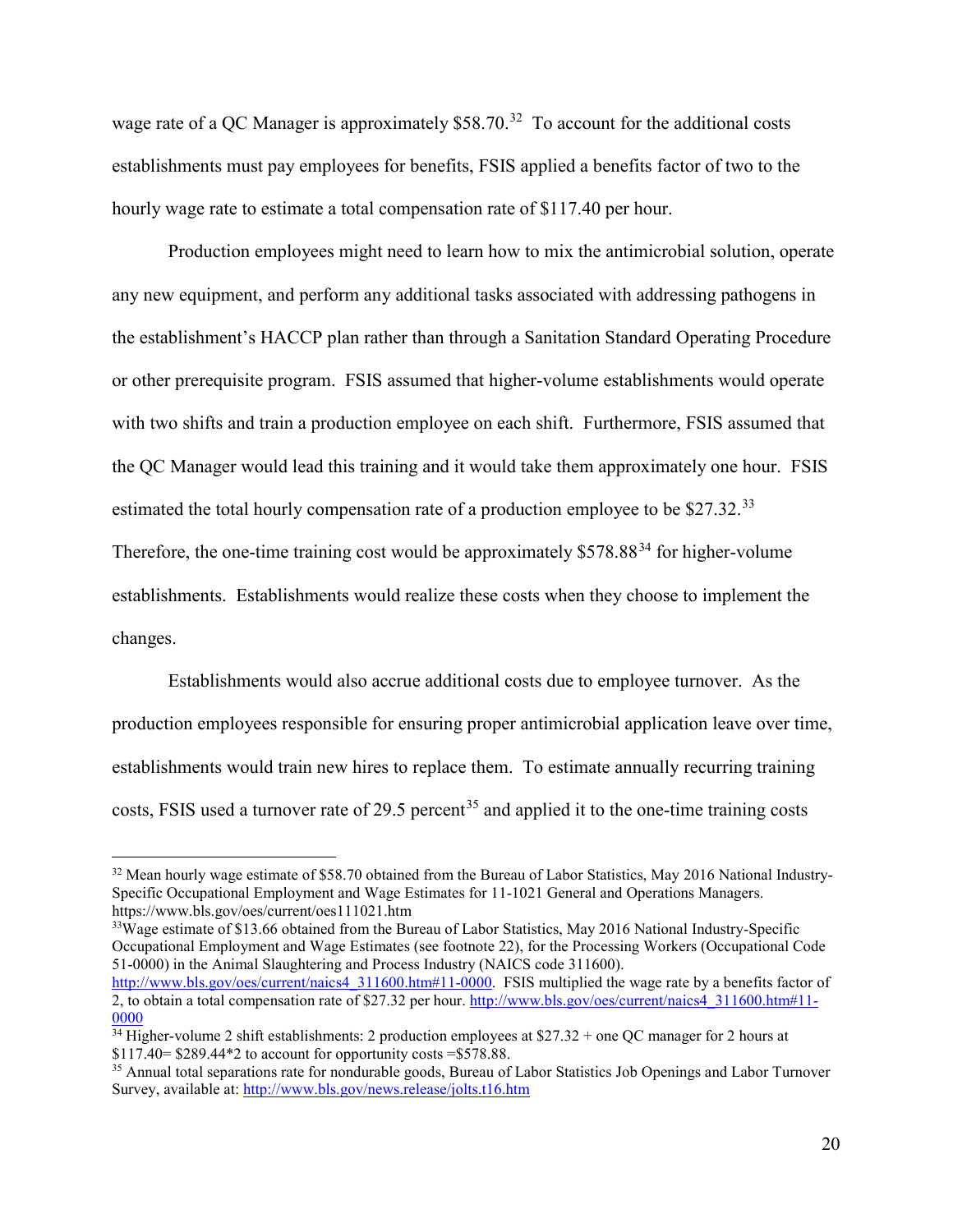previously calculated. Training due to labor turnover would cost approximately \$170.77 for higher-volume establishments annually.<sup>[36](#page-20-0)</sup> These recurring costs would begin the year after establishments choose to make changes to their HACCP plans. Table 7 shows these cost estimates.

| <b>Ground Producers</b>                        | <b>Total Number</b><br>оf<br><b>Establishments</b> | <b>Total</b><br><b>Number</b><br>of Quality<br>Control<br>(QC)<br><b>Managers</b> | <b>Total</b><br>Number of<br><b>Production</b><br><b>Employees</b> | <b>Primary</b><br><b>Estimate</b> |  |
|------------------------------------------------|----------------------------------------------------|-----------------------------------------------------------------------------------|--------------------------------------------------------------------|-----------------------------------|--|
| One-time Training                              |                                                    |                                                                                   |                                                                    | \$539                             |  |
| <b>Recurring Training</b>                      |                                                    |                                                                                   |                                                                    | \$1,036                           |  |
| Total*                                         | 7                                                  | $\tau$                                                                            | 14                                                                 | \$1,576                           |  |
| <b>Trim Producers</b>                          |                                                    |                                                                                   |                                                                    |                                   |  |
| One-time Training                              |                                                    |                                                                                   |                                                                    | \$385                             |  |
| Recurring Training                             |                                                    |                                                                                   |                                                                    | \$740                             |  |
| Total                                          | $\varsigma$                                        | $\varsigma$                                                                       | 10                                                                 | \$1,125                           |  |
| Total Costs Annualized <sup>1</sup><br>\$2,701 |                                                    |                                                                                   |                                                                    |                                   |  |

## **VI. Expected Total Cost – Agency**

 FSIS does not expect the Agency to incur any budgetary impacts because of the proposed performance standards. FSIS would implement the two major components of the proposed performance standards – product sampling/testing and follow-up actions –in such a way that they are resource neutral. Also, when there are high levels of *Salmonella* contamination in low

<span id="page-20-0"></span> $\overline{a}$ 36 Higher-volume: \$578.88 x turnover rate (.295)= \$170.77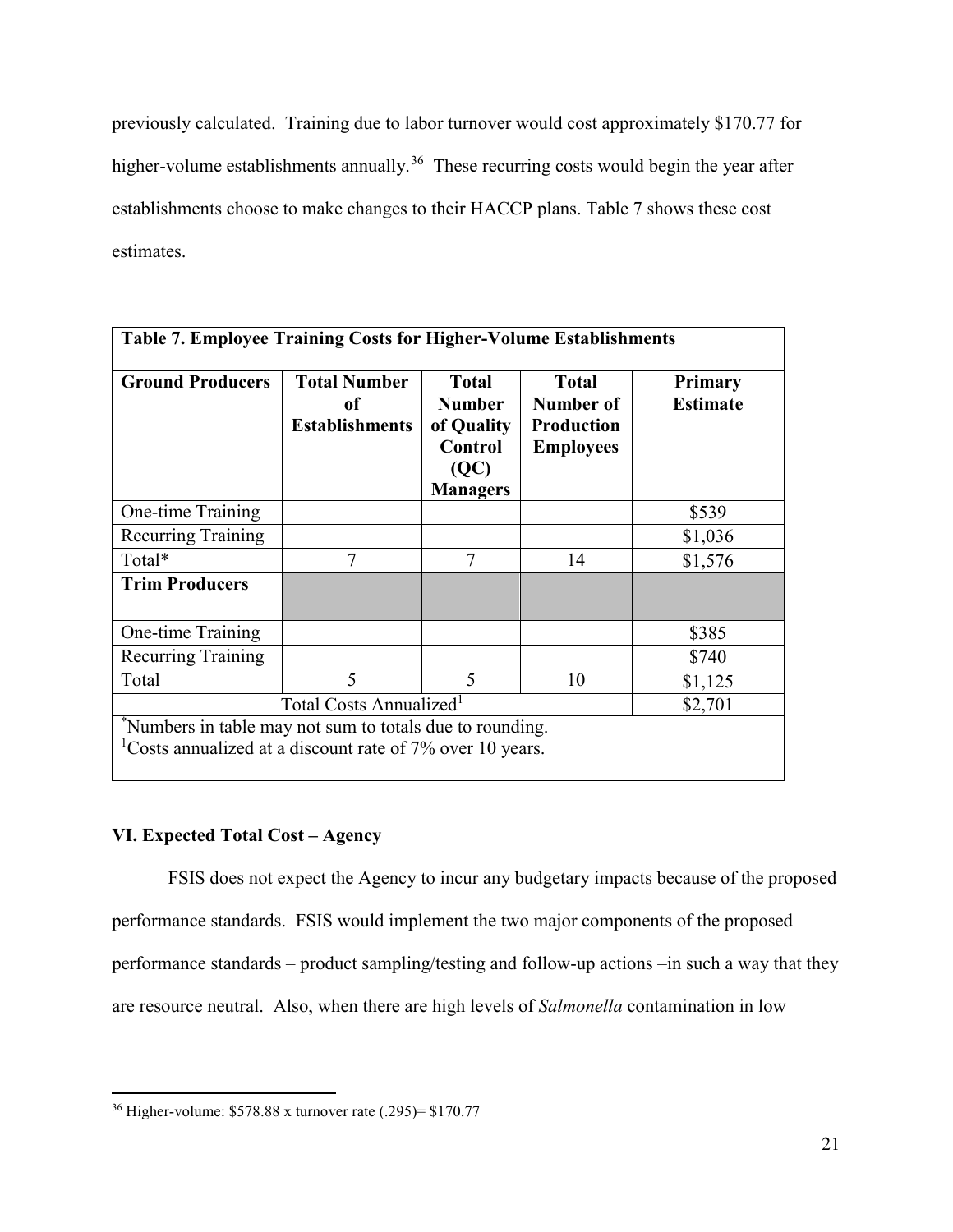volume establishments that are not subject to the performance standards, FSIS may conduct follow-up sampling and/or a PHRE or FSA, but in a way that is resource neutral. FSIS is not expanding the number of samples it would analyze. Since FSIS samples using a moving window, the number of samples FSIS would collect and analyze would remain the same, and FSIS would not need to invest in additional laboratory equipment or additional personnel.

 Safety Assessments (FSAs) would also remain unchanged. The resources required for enforcement actions, namely PHREs, that may lead to Food

## **VII. Summary of Total Costs**

| <b>Cost Component</b>      | <b>Low Estimate</b> | <b>Primary Estimate</b> | <b>High Estimate</b> |
|----------------------------|---------------------|-------------------------|----------------------|
| Capital Equipment          | \$1,002             | \$1,002                 | \$1,002              |
| Antimicrobial Intervention | \$147,998           | \$147,998               | \$147,998            |
| Sampling                   | \$3,393,114         | \$3,393,114             | \$3,393,114          |
| <b>HACCP</b> Re-assessment | \$10,781            | \$21,562                | \$32,344             |
| <b>Employee Training</b>   | \$2,701             | \$2,701                 | \$2,701              |
| Total Costs*               | \$3,555,596         | \$3,566,377             | \$3,577,159          |

**Table 8. Total Industry Costs for Grinding and Manufacturing Trim Establishments Annualized1** 

\*Numbers in table may not sum to totals due to rounding.

<sup>1</sup>Costs annualized at a discount rate of  $7\%$  over 10 years.

 the described costs, except for HACCP re-assessment. FSIS assumed 100% of establishments that fail to meet the proposed standards would reassess their HACCP plan.  $2$ FSIS assumed that 50% of establishments that fail to meet the proposed standards would incur all

## **VIII. Expected Benefits**

As establishments make changes to their production processes and reduce the prevalence

of *Salmonella* in raw ground beef and beef manufacturing trimmings products, public health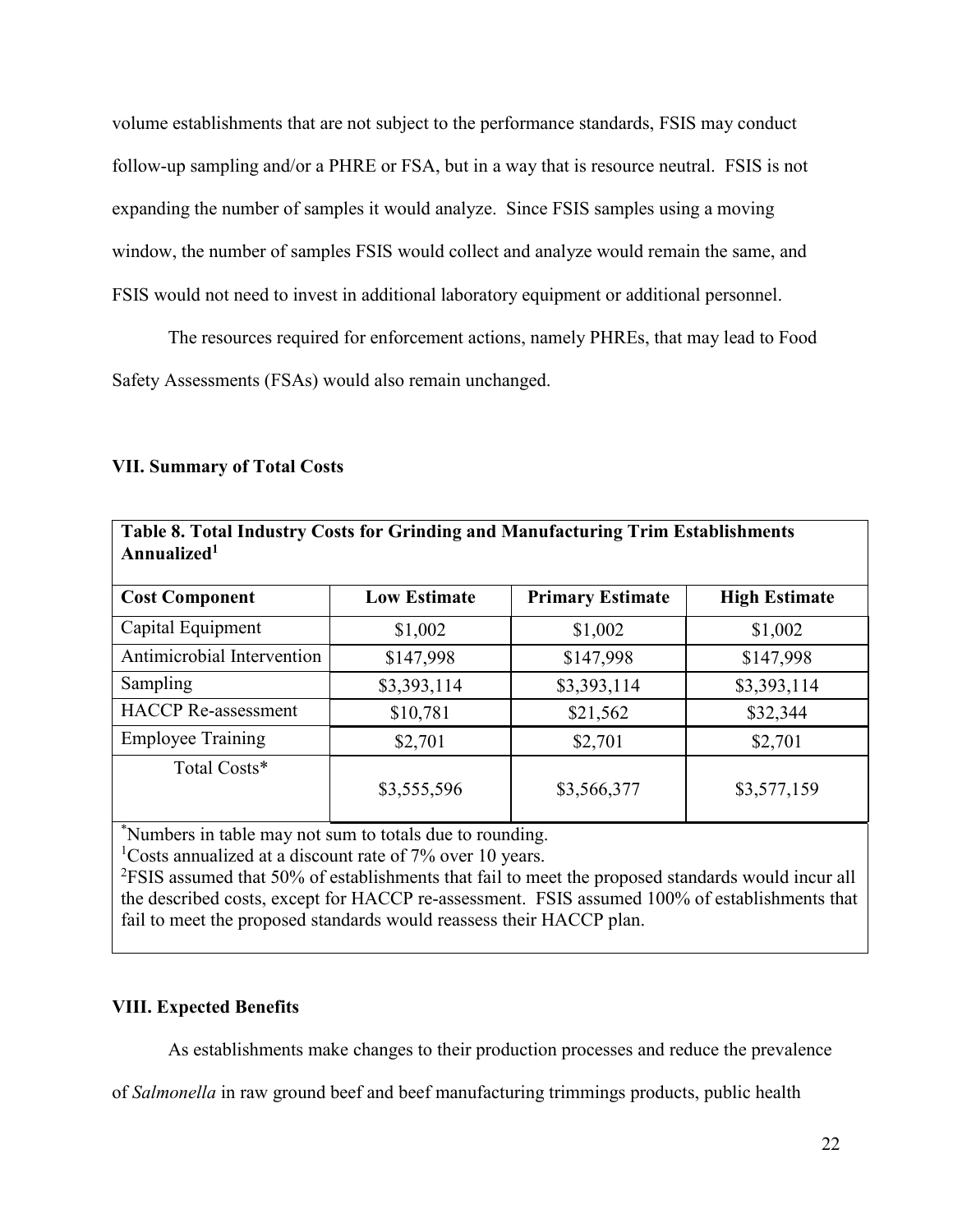benefits would be realized in the form of averted illnesses. As discussed in the 2019 Risk proposed performance standards. FSIS then estimated the number of illnesses averted if 50 percent of the establishments that do not meet the proposed performance standards would make changes to their HACCP system to meet the proposed standards after one year. The estimated Assessment, FSIS estimated the number of annual illnesses attributed to products under the public health benefits from the illnesses averted as a result of the proposed *Salmonella* beef performance standards are summarized and annualized over 10 years at a discount rate of 7 percent in Table 9.

| Product                     | Compliance<br><b>Rate for</b><br><b>Establishments</b><br><b>Initially Not</b><br><b>Meeting the</b><br><b>Proposed</b><br>Standards, but<br>then Meeting<br>the Proposed<br><b>Standards Over</b><br>2 Years | <b>Averted Illnesses due</b><br>to Salmonella | <b>Cost of Illness</b>         |
|-----------------------------|---------------------------------------------------------------------------------------------------------------------------------------------------------------------------------------------------------------|-----------------------------------------------|--------------------------------|
| Raw Ground Beef<br>and Beef | 50%                                                                                                                                                                                                           | 8,900                                         | \$29,265,796                   |
| Manufacturing<br>Trimmings  |                                                                                                                                                                                                               | $(2,000-20,000)$<br>$(5th - 95th$ percentile) | $(\$6,576,583 - \$65,765,834)$ |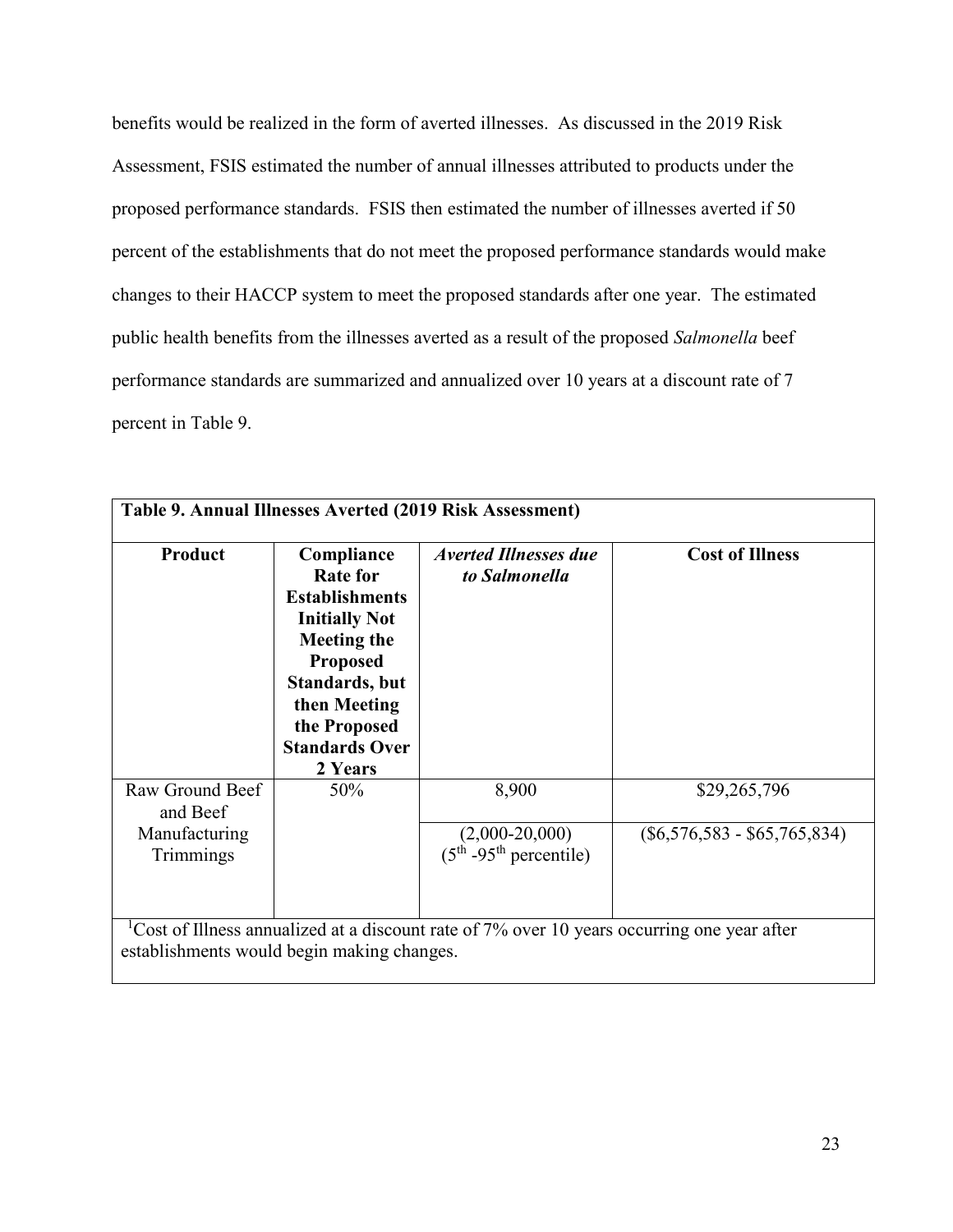FSIS used cost of illness estimates for *Salmonella* of \$3,793[37](#page-23-0) per case to quantify the only accumulate once changes are in place in the establishment. After the proposed standards effect that these averted illnesses would have on the economy. FSIS assumed benefits would are finalized and once the first 52-week window ending the last Saturday of the previous month is complete, FSIS plans to begin web-posting for all eligible establishments, based on at least the minimum number of FSIS sampling results for *Salmonella*, whether the establishment is meeting or not meeting the pathogen reduction performance standards for the product.

 FSIS calculated a range of estimates to reflect the uncertainty in the underlying foodborne illness distribution.<sup>[38](#page-23-1)</sup> FSIS expects that industry would benefit from reduced business reputation. Recalls negatively impact consumers by creating anxiety and timeoutbreak-related recalls. The negative impacts of recalls on industry include the loss of sales revenue, the cost to dispose of recalled products, and the loss of consumer confidence and consuming inconveniences (e.g., looking for recall information, checking the products purchased, returning or disposing of products identified by the recalls, and so on).

 FSIS expects the proposed raw ground beef and manufacturing trimmings performance standards would lead to less contaminated products, because of industry actions taken to reduce *Salmonella* would result in less exposure to *Salmonella* for consumers that eat ground beef *Salmonella* in these products to meet the proposed performance standards. The reduction in products and fewer illnesses, outbreaks and recalls.

<span id="page-23-0"></span> Economic Research Service Cost Estimates of Foodborne Illness *Salmonella* (October 2014) updated for inflation. <sup>37</sup> The FSIS estimate for the cost of *Salmonella* (\$3,793 per case, -2017 dollars) was developed using the USDA, [https://www.ers.usda.gov/data-products/cost-estimates-of-foodborne-illnesses/](https://www.ers.usda.gov/data-products/cost-estimates-of-foodborne-illnesses). 38

<span id="page-23-1"></span>[http://www.fsis.usda.gov/wps/wcm/connect/8a38566a-6d6c-4c96-85ce-41fd02050358/beef-ps](https://gcc02.safelinks.protection.outlook.com/?url=http%3A%2F%2Fwww.fsis.usda.gov%2Fwps%2Fwcm%2Fconnect%2F8a38566a-6d6c-4c96-85ce-41fd02050358%2Fbeef-ps-aug-2019.pdf%3FMOD%3DAJPERES&data=02%7C01%7C%7Cbdd1ac9957144f7df75608d7360e259f%7Ced5b36e701ee4ebc867ee03cfa0d4697%7C0%7C0%7C637037306702320612&sdata=fTVWo2jk6P26RuvEY9DMjAq0aqlxoiTjugHCDxi4%2FhM%3D&reserved=0)[aug-2019.pdf?MOD=AJPERES](https://gcc02.safelinks.protection.outlook.com/?url=http%3A%2F%2Fwww.fsis.usda.gov%2Fwps%2Fwcm%2Fconnect%2F8a38566a-6d6c-4c96-85ce-41fd02050358%2Fbeef-ps-aug-2019.pdf%3FMOD%3DAJPERES&data=02%7C01%7C%7Cbdd1ac9957144f7df75608d7360e259f%7Ced5b36e701ee4ebc867ee03cfa0d4697%7C0%7C0%7C637037306702320612&sdata=fTVWo2jk6P26RuvEY9DMjAq0aqlxoiTjugHCDxi4%2FhM%3D&reserved=0)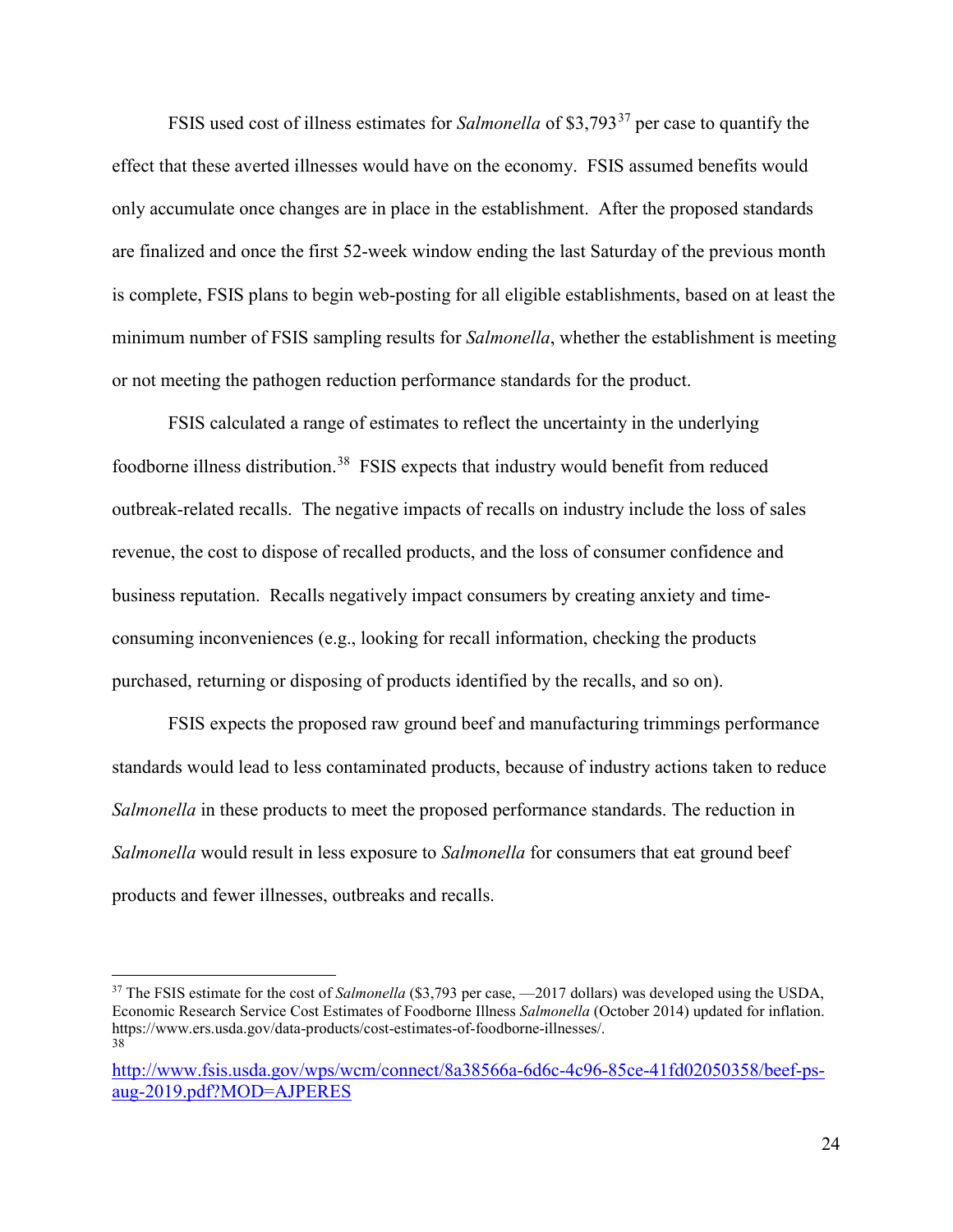## **IX. Summary of Net Benefits**

 proposed performance standards for ground beef and manufacturing trim. FSIS annualized all values over 10 years at a 7 percent discount rate. Table 10 displays the total costs and benefits expected from the implementation of the

| Table 10. Summary of Estimated Net Benefits <sup>1</sup>                                                                                                                                             |                                                                                        |                                  |                                      |                                          |  |  |  |
|------------------------------------------------------------------------------------------------------------------------------------------------------------------------------------------------------|----------------------------------------------------------------------------------------|----------------------------------|--------------------------------------|------------------------------------------|--|--|--|
| <b>Compliance Rate for</b><br><b>Establishments</b><br><b>Initially Not Meeting</b><br>the Proposed<br><b>Standards, but then</b><br><b>Meeting the Proposed</b><br><b>Standards Over 2</b><br>Years | <b>Cost/Benefit Component</b>                                                          | Low<br><b>Estimate</b><br>(Smil) | Primary<br><b>Estimate</b><br>(Smil) | <b>High</b><br><b>Estimate</b><br>(Smil) |  |  |  |
|                                                                                                                                                                                                      | <b>Industry Costs</b>                                                                  | \$3.56                           | \$3.57                               | \$3.58                                   |  |  |  |
| 50%                                                                                                                                                                                                  | <b>Public Health Benefits</b>                                                          | \$6.58                           | \$29.27                              | \$65.77                                  |  |  |  |
|                                                                                                                                                                                                      | Net Benefits                                                                           | \$3.02                           | \$25.70                              | \$62.19                                  |  |  |  |
|                                                                                                                                                                                                      | <sup>1</sup> All costs (savings) annualized at a discount rate of $7\%$ over 10 years. |                                  |                                      |                                          |  |  |  |

## **X. Effect on Small Businesses**

 using a volume metric of 50,000 pounds per day as a proxy to distinguish between large and small businesses. FSIS is requesting comments on this assumption. Because the proposed performance standards. FSIS assumed the proposed performance standards would affect small businesses by performance standards would only apply to higher-volume establishments producing more the 50,000 pounds of product per day, small and very small establishments would not be included in the proposed performance standards and would not incur costs as a result of the proposed performance standards.<br>
25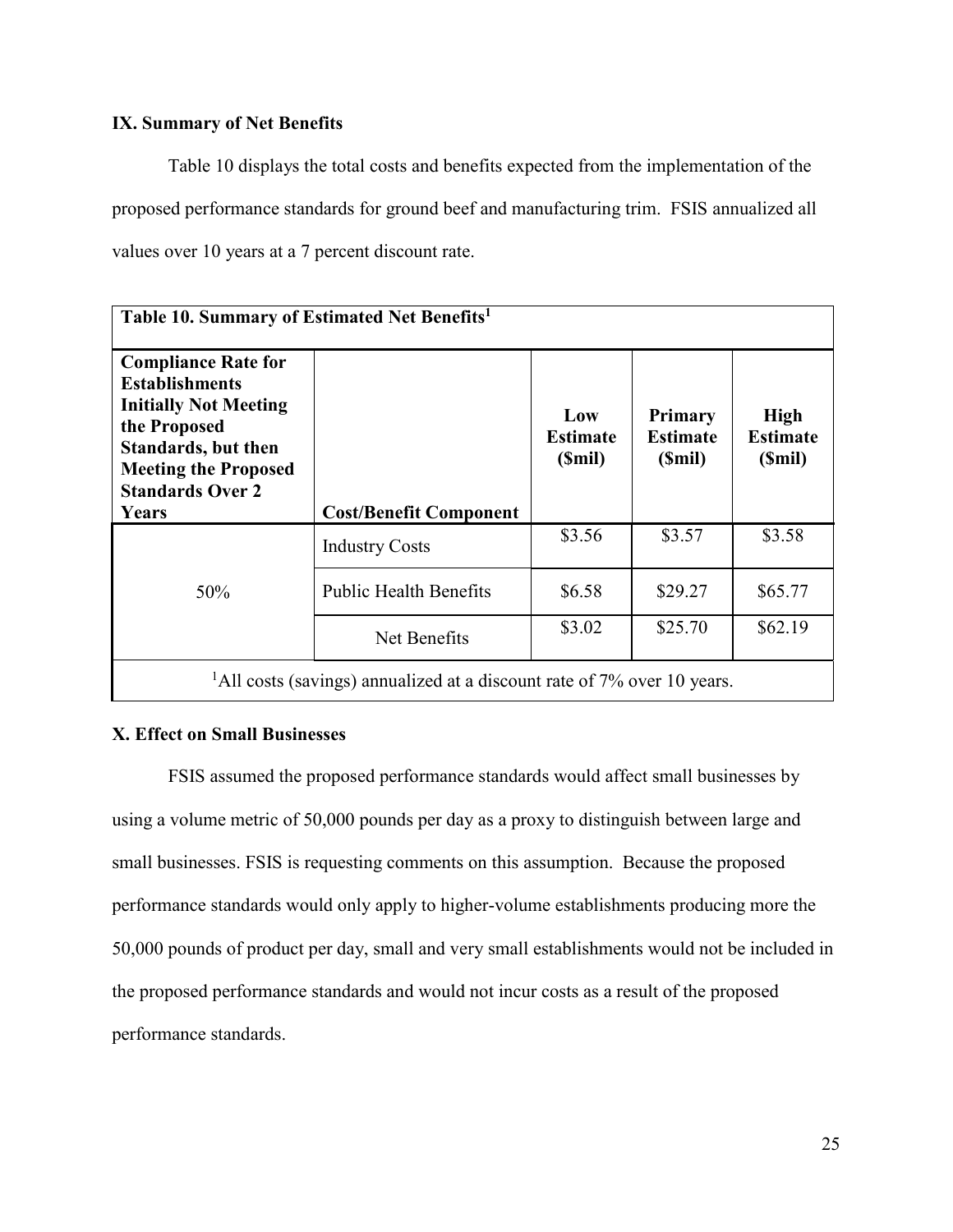Appendix A

FSIS used data from the [2013 Pathogen Controls in Beef Operations Summary Results](http://www.fsis.usda.gov/wps/wcm/connect/fe95af5f-3271-41af-b92b-68490fa87cab/beef-operations-summary-results.pdf?MOD=AJPERES) survey (BOSR) for information on the operations of beef establishments that produce beef trimmings and/or ground beef. FSIS used relevant survey questions and responses (see below) to calculate the number of establishments that use sampling and antimicrobial interventions. The BOSR included 482 respondents.

| <b>TrimINT5.</b> Does the establishment apply any interventions to |           |          |          |  |  |  |  |
|--------------------------------------------------------------------|-----------|----------|----------|--|--|--|--|
| beef trimmings?                                                    |           |          |          |  |  |  |  |
| Response                                                           | Frequency | Weighted | Weighted |  |  |  |  |
| Percentage<br>Frequency                                            |           |          |          |  |  |  |  |
| Yes                                                                | 65        | 232      | 22.19%   |  |  |  |  |
| No                                                                 | 173       | 810      | 77.48%   |  |  |  |  |
| No response                                                        |           |          | 0.33%    |  |  |  |  |
| Total                                                              | 241       | 1045     | 100.00%  |  |  |  |  |

**TrimINT6.** Which interventions does the establishment apply to beef trimmings? If the establishment implements any of the following interventions to beef trimmings, when do they implement the intervention? (Select all that apply)

|                    |                                              |           |                                                        | r r - <i>j i</i> |                |            |           |           |            |
|--------------------|----------------------------------------------|-----------|--------------------------------------------------------|------------------|----------------|------------|-----------|-----------|------------|
| Intervention       | Interventions applied throughout the<br>year |           | Varies by suppliers (i.e., purchase<br>specifications) |                  | N/A            |            |           |           |            |
|                    | Frequency                                    | Weighted  | Weighted                                               | Frequency        | Weighted       | Weighted   | Frequency | Weighted  | Weighted   |
|                    |                                              | Frequency | Percentage                                             |                  | Frequency      | Percentage |           | Frequency | Percentage |
| Lactic acid (LAA)  | 24                                           | 69        | 29.40%                                                 |                  |                | 0.52%      | 40        | 161       | 68.61%     |
| Acetic Acid (AA)   |                                              |           | 0.45%                                                  |                  |                |            | 64        | 231       | 98.08%     |
| Lauramide arginine |                                              | 10        | 4.17%                                                  |                  |                |            | 64        | 222       | 94.36%     |
| ethyl ester (LAE)  |                                              |           |                                                        |                  |                |            |           |           |            |
| Acidified sodium   | 8                                            | 50        | 21.17%                                                 | 2                | $\overline{2}$ | 1.04%      | 55        | 180       | 76.33%     |
| chloride (ASC)     |                                              |           |                                                        |                  |                |            |           |           |            |
| Hypobromous acid   |                                              |           |                                                        |                  |                | 0.46%      | 64        | 231       | 98.08%     |
|                    |                                              |           |                                                        |                  |                |            |           |           |            |
| Peroxyacetic acid  | 26                                           | 55        | 23.22%                                                 |                  | 3              | 1.14%      | 38        | 174       | 74.17%     |
| (PAA) (trade       |                                              |           |                                                        |                  |                |            |           |           |            |
| names: Inspexx,    |                                              |           |                                                        |                  |                |            |           |           |            |
| Microtox, other)   |                                              |           |                                                        |                  |                |            |           |           |            |
|                    |                                              |           |                                                        |                  |                |            |           |           |            |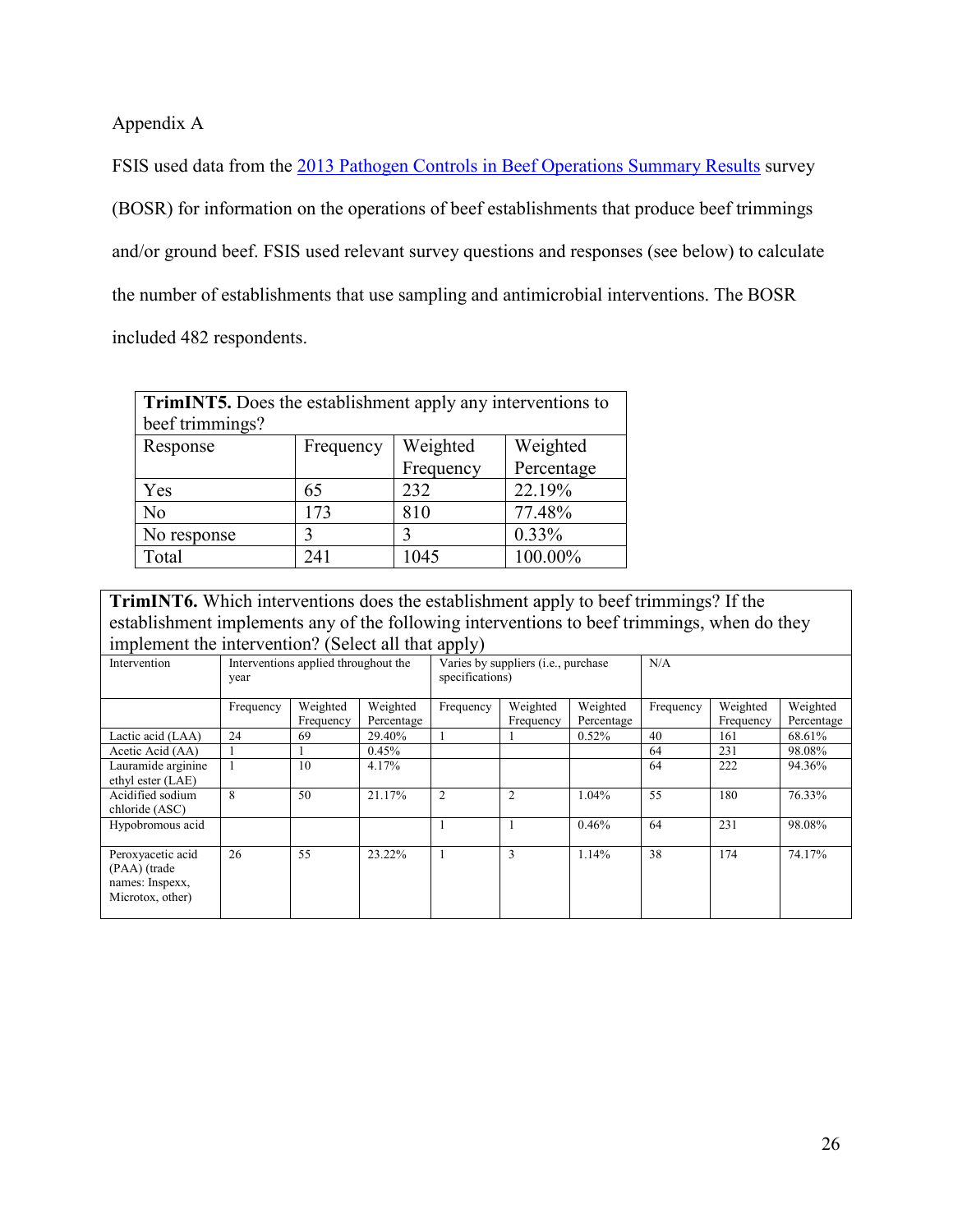| <b>TrimINT7.</b> Does the establishment apply interventions other than |           |           |            |  |  |  |
|------------------------------------------------------------------------|-----------|-----------|------------|--|--|--|
| interventions mentioned in the previous question?                      |           |           |            |  |  |  |
| Response                                                               | Frequency | Weighted  | Weighted   |  |  |  |
|                                                                        |           | Frequency | Percentage |  |  |  |
| Yes, specify                                                           | 6         | 56        | 23.67%     |  |  |  |
| (Responses not                                                         |           |           |            |  |  |  |
| reported)                                                              |           |           |            |  |  |  |
| No                                                                     | 59        | 176       | 74.87%     |  |  |  |
| No response                                                            | 3         | 3         | 1.46%      |  |  |  |
| Total                                                                  | 68        | 235       | 100.00%    |  |  |  |

| <b>TST1.</b> Does the establishment sample trim? |           |             |            |  |  |
|--------------------------------------------------|-----------|-------------|------------|--|--|
| Response                                         | Frequency | Weighted    | Weighted   |  |  |
|                                                  |           | Frequency   | Percentage |  |  |
| Yes                                              | 120       | 388         | 30.32%     |  |  |
| No                                               | 179       | 887         | 69.41%     |  |  |
| No                                               | 3         | $\mathbf 3$ | 0.27%      |  |  |
| response                                         |           |             |            |  |  |
| Total                                            | 302       | 1278        | 100.00%    |  |  |

| <b>RGBST1.</b> Does the establishment test raw ground |           |           |            |  |  |  |
|-------------------------------------------------------|-----------|-----------|------------|--|--|--|
| beef?                                                 |           |           |            |  |  |  |
| Response                                              | Frequency | Weighted  | Weighted   |  |  |  |
|                                                       |           | Frequency | Percentage |  |  |  |
| Yes                                                   | 202       | 1040      | 76.77%     |  |  |  |
| No                                                    | 77        | 315       | 23.23%     |  |  |  |
| Total                                                 | 279       | 1355      | 100.00%    |  |  |  |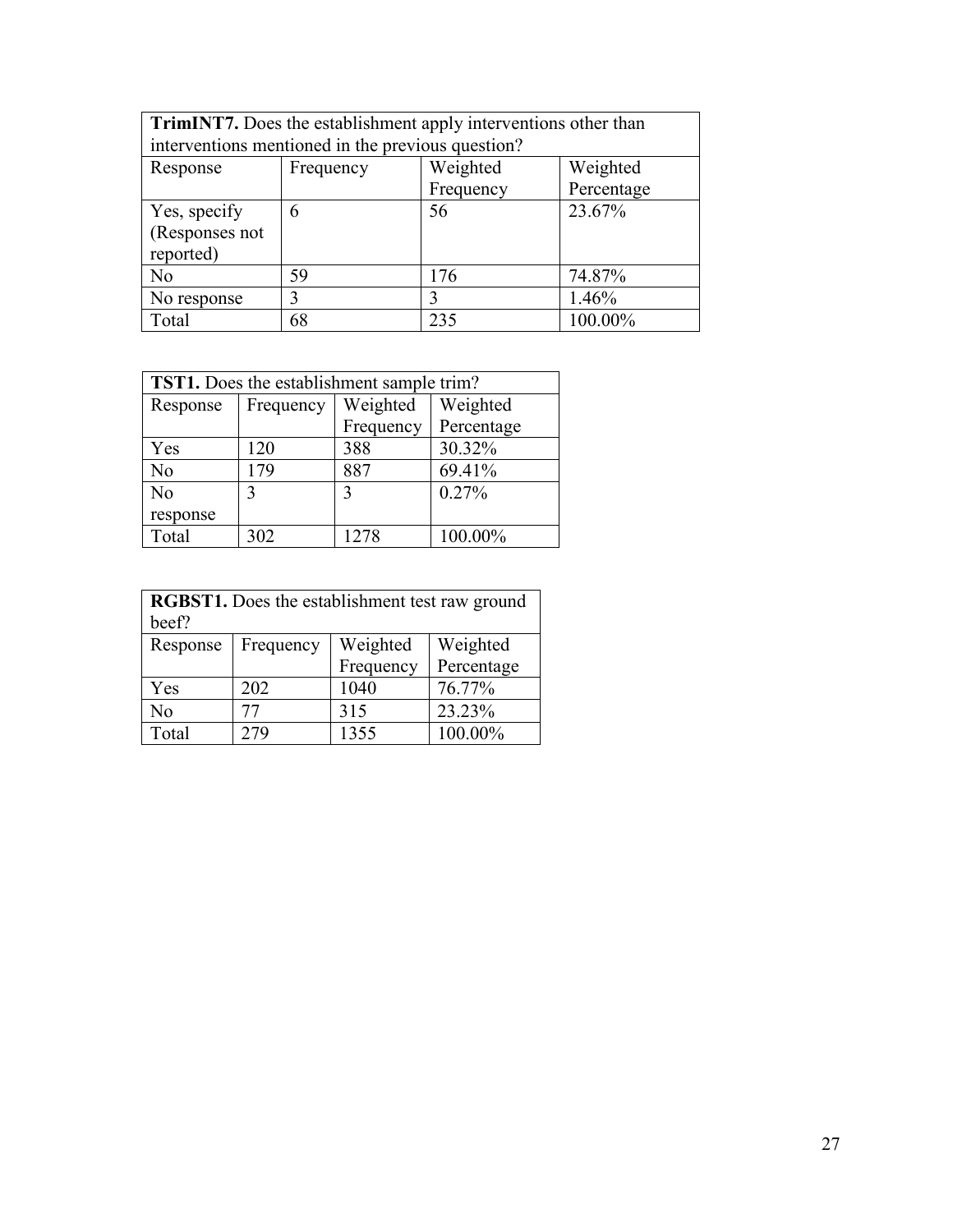| method)?             |          |             |            |  |  |  |
|----------------------|----------|-------------|------------|--|--|--|
| Method-Surface       | Frequenc | Weighted    | Weighted   |  |  |  |
| excision (similar to | у        | Frequency   | Percentage |  |  |  |
| FSIS N-60 method)    |          |             |            |  |  |  |
| 15 minutes or less   | 38       | 100         | 25.89%     |  |  |  |
| 30 minutes           | 22       | 82          | 21.15%     |  |  |  |
| 45 minutes           | 4        | 14          | 3.72%      |  |  |  |
| 1 hour               | 9        | 36.89477086 | 9.52%      |  |  |  |
| 1 hour 15 minutes    |          |             | 0.30%      |  |  |  |
| 1 hour 30 minutes    | 1        | 1.225       | 0.32%      |  |  |  |
| 1 hour 45 minutes    |          |             |            |  |  |  |
| 2 hours              | 1        | 10          | 2.53%      |  |  |  |
| More than 2 hours    | 6        | 37          | 9.58%      |  |  |  |
| N/A                  | 35       | 90          | 23.21%     |  |  |  |

**TST4.** Approximately, how long does it take the establishment to collect a sample (e.g., all 60 pieces if the establishment uses  $N$ -60

### Calculation of Establishments not Applying Antimicrobials to Trim

 grinding), the following formula was used: [1 - [TrimINT5 yes (22.19%) x TrimINT7 no of establishments do not apply antimicrobials to trim before grinding. To calculate the percent of establishments not applying antimicrobials to trim (such as before (74.87%)]]. Since 22.19 percent of establishments apply interventions to trim and 74.87 percent of these establishments' intervention is some antimicrobial, this means 16.6 percent of establishments apply an antimicrobial as an intervention for trim, and the remaining 83.4 percent